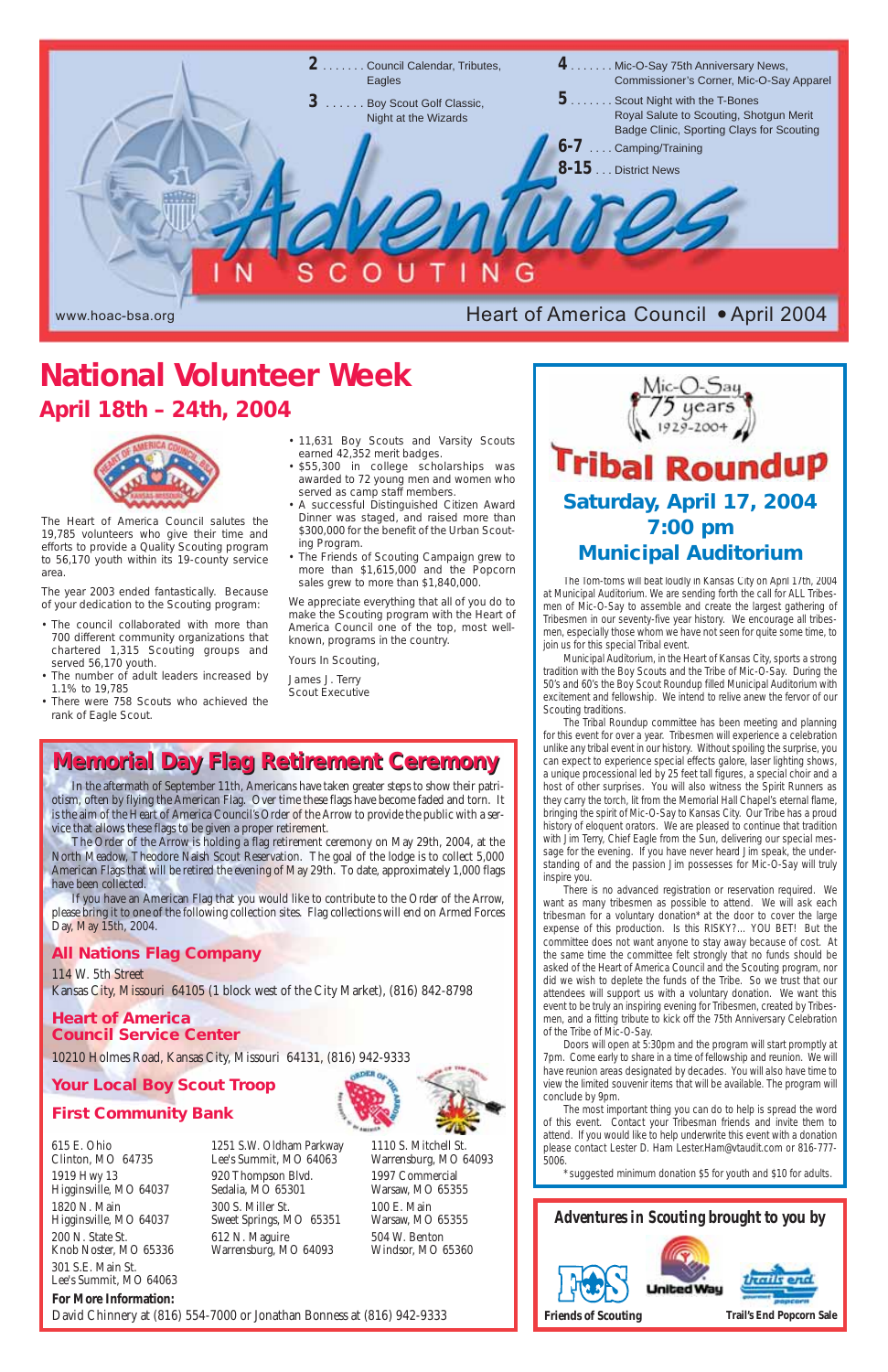| North Star<br>1288<br>Nathan Douglas Harper<br>Red-Tailed Hawk 412<br>Jason Michael Steenstry<br>1288<br>North Star<br>1145<br>Thunderbird<br>Nathaniel Ryan Stitt<br>North Star<br>1333<br>Thunderbird<br>1245<br>Kevin Michael McKee<br>North Star<br>1370<br>1262<br><b>Thunderbird</b><br>Michael G. Philipp<br>North Star<br>1370<br><b>Thunderbird</b><br>1262<br>Thunderbird<br>1262<br>North Star<br>1374<br>Jon Peter Mayotte<br>Dustin Tyler Williams<br><b>Thunderbird</b><br>1262<br>North Star<br>1374<br>Thunderbird<br>1262<br>Chad Lewis Elliott<br>North Star<br>1376<br><b>Thunderbird</b><br>1426<br>North Star<br>John Curtis Skatvold<br>2389<br>1428<br>Thunderbird<br>Northern Tier<br>13<br>William James Frye<br>1550<br><b>Thunderbird</b><br><b>Samuel Bitting Stewart</b><br>Northern Tier<br>91<br>Trailhead<br>10<br>Richard Hibbard Wagstaff IV<br>91<br>Northern Tier<br>Trailhead<br>10<br>123<br>Jared Michael Evatt<br>Northern Tier<br>Trailhead<br>10<br>393<br>Northern Tier<br>Karl Arthur Smith<br>Trailhead<br>10<br>Pioneer Trails<br>1024<br>Eric Andersen<br>Trailhead<br>10<br><b>Pioneer Trails</b><br>1024<br>Alexander Donald Bell<br>Trailhead<br>10<br><b>Pioneer Trails</b><br>1024<br>Andrew Steven Hattaway<br>Trailhead<br>256<br><b>Pioneer Trails</b><br>1024<br>Stephen Paul Sturner<br>Trailhead<br>282<br>Max Taylor Watson<br>1024<br><b>Pioneer Trails</b><br>Trailhead<br>387<br>Daniel Edward Wagner<br>1060<br><b>Pioneer Trails</b><br>Trailhead<br>387<br>1084<br>John Stewart Lane<br><b>Pioneer Trails</b><br>Trailhead<br>395<br>1084<br><b>Pioneer Trails</b><br><b>Dillon James McRoberts</b><br><b>Trails West</b><br>83<br>Red-Tailed Hawk 240<br>John Tere Circo<br><b>Trails West</b><br>89<br>Joshua Ja | <b>DISTRICT</b> | UNIT NAME | <b>DISTRICT</b> | UNIT NAME                                                                                                                                                                                                                                                                                      |
|-------------------------------------------------------------------------------------------------------------------------------------------------------------------------------------------------------------------------------------------------------------------------------------------------------------------------------------------------------------------------------------------------------------------------------------------------------------------------------------------------------------------------------------------------------------------------------------------------------------------------------------------------------------------------------------------------------------------------------------------------------------------------------------------------------------------------------------------------------------------------------------------------------------------------------------------------------------------------------------------------------------------------------------------------------------------------------------------------------------------------------------------------------------------------------------------------------------------------------------------------------------------------------------------------------------------------------------------------------------------------------------------------------------------------------------------------------------------------------------------------------------------------------------------------------------------------------------------------------------------------------------------------------------------------------------------------------------------------------------------------------------------------------------|-----------------|-----------|-----------------|------------------------------------------------------------------------------------------------------------------------------------------------------------------------------------------------------------------------------------------------------------------------------------------------|
|                                                                                                                                                                                                                                                                                                                                                                                                                                                                                                                                                                                                                                                                                                                                                                                                                                                                                                                                                                                                                                                                                                                                                                                                                                                                                                                                                                                                                                                                                                                                                                                                                                                                                                                                                                                     |                 |           |                 | Eric Tho<br>Patrick E<br>Reese Ed<br>Benjamir<br>Joshua M<br>Alex Kris<br>Alex Cha<br>Connor<br>Samuel A<br>Jason D.<br>Joshua Vo<br>Michael (<br><b>Brandon</b><br>Taylor Ca<br>Max Ellio<br>Kevin Sco<br>Samuel Is<br>Brian Ha<br>Samuel T<br>Christopl<br>Tyler Jam<br>Michael J<br>Ryan Do |

| <b>DISTRICT</b>     |      | UNIT NAME                      |
|---------------------|------|--------------------------------|
| Red-Tailed Hawk 412 |      | Eric Thomas Medved             |
| Thunderbird         | 1145 | Patrick Eugene Clifton         |
| Thunderbird         | 1245 | Reese Edward Sherman           |
| Thunderbird         | 1262 | Benjamin Vincent Duffin        |
| Thunderbird         | 1262 | Joshua Michael Eads            |
| Thunderbird         | 1262 | Alex Kristofer Fetters         |
| Thunderbird         | 1262 | Alex Charles Giddings          |
| Thunderbird         | 1262 | Connor Robert McCambridge      |
| Thunderbird         | 1426 | Samuel August Buckholz         |
| Thunderbird         | 1428 | Jason D. Merten                |
| Thunderbird         | 1550 | Joshua Von Holt                |
| Trailhead           | 10   | Michael Clay Beasley           |
| Trailhead           | 10   | Brandon Alexander Cusick       |
| Trailhead           | 10   | <b>Taylor Carson Hamilton</b>  |
| Trailhead           | 10   | Max Elliott Lehman             |
| Trailhead           | 10   | Kevin Scott Morrison           |
| Trailhead           | 10   | Samuel Isaiah Weinberg         |
| Trailhead           | 256  | Brian Harris Godsey            |
| Trailhead           | 282  | <b>Samuel Thomas Weinstein</b> |
| Trailhead           | 387  | Christopher Alan Thomann       |
| Trailhead           | 387  | Tyler James Whetstone          |
| Trailhead           | 395  | Michael James Kelly            |
| Trails West         | 83   | Ryan Douglas Terry             |
| <b>Trails West</b>  | 89   | Joshua James Cowan             |

|                  |      |                                | <b>DISTI</b>  |
|------------------|------|--------------------------------|---------------|
|                  |      | <b>Eagles</b>                  | North         |
|                  |      |                                | North.        |
| <b>DISTRICT</b>  |      | <b>UNIT NAME</b>               | North         |
|                  |      |                                | North         |
| <b>Big Muddy</b> | 1317 | Samuel S. Bell                 | North         |
| <b>Big Muddy</b> | 1317 | Jared Evan Jenkins             | North         |
| <b>Blue Elk</b>  | 1082 | Keith Daniel Rowland           | <b>North</b>  |
| <b>Blue Elk</b>  | 1206 | <b>Ryan Matthew Pearson</b>    | North         |
| <b>Blue Elk</b>  | 1221 | Thomas Gordon McQuillan        | <b>North</b>  |
| <b>Blue Elk</b>  | 1221 | James Alex Waldman             | Northe        |
| <b>Blue Elk</b>  | 1332 | <b>Michael Paul Dinges</b>     | Northe        |
| <b>Blue Elk</b>  | 1332 | Andrew Michael Oldham          | Northe        |
| <b>Blue Elk</b>  | 1692 | Thomas Cornell Schaefer        | Northe        |
| Kaw              | 1    | <b>Samuel Thomas Smith</b>     | Northe        |
| Kaw              | 33   | Raymond Glen Gochenour III     | <b>Pionee</b> |
| Kaw              | 66   | <b>Brett Jay Messer</b>        | Pionee:       |
| North Star       | 1135 | Seth Thomas Johnsen            | Pionee:       |
| North Star       | 1135 | <b>James Parker Southworth</b> | <b>Pionee</b> |
| North Star       | 1247 | Jeffrey Michael Baskin         | <b>Pionee</b> |
| North Star       | 1247 | Ian Jeffrey Koch               | Pionee:       |
| North Star       | 1260 | Jacob Michael Pointer          | Pionee:       |
| North Star       | 1288 | Timothy Aaron Barton II        | <b>Pionee</b> |
| North Star       | 1288 | Devin R. Haddix                | Red-Ta        |
|                  |      |                                |               |

## **April**

- **3** Climbing Program, 8:00 am
- **3** COPE Weekend, 8:00 am
- **4** Palm Sunday
- **6** Passover, 8:00 am
- **7** CSDay Camp Staff Meeting, 7:00 pm **9** Service Center Closed
- **9** Good Friday
- **9** Naish Closed
- **9** Bartle Closed
- **11** Easter
- **13** Executive Committee Meeting, 12:00
- **14** Pow Wow Staff, 7:00 pm
- **14** Camp Committee Meeting, 7:00 pm
- **14** SNAWS Meeting, 7:00 pm
- **15** OA LEC Meeting, 7:00 pm
- **16** MOS Spirit Run Youth, 6:30 am
- **16** MOS Spirit Run Adult, 6:30 am
- **17** MOS Spirit Run Youth, 6:30 am
- **17** MOS Spirit Run Adult, 6:30 am
- **17** MOS Tribal Roundup, 7:00 pm
- **17** COPE Weekend, 8:00
- **17** Climbing Program, 8:00
- **20** HRB Committee Orientation, 7:00 pm
- **21** FOS Report Meeting, 6:00 pm
- **21** Bear Camp Leader Orientation, 7:00 pm
- **21** Advance Cmt Meeting, 7:00 pm
- **23** Venturing Odyssey, 3:00 pm
- **24** TN Work Day, 8:00
- **24** Bartle Work Day, 8:00
- **24** Community Service Day, 8:00
- **27** Bear Camper Leader Orientation, 7:00 pm
- **28** Boy Scout Camping Fees Due
- **28** Webelos Camper Leader Orientation-Cl, 9:00 am
- **28** Good Turn Meeting, 7:00 pm
- **29** Webelos Camper Leader Orientation, 7:00 pm
- **30** OA Induction Weekend 1

(also featuring Mama G's Pizza) CHECK OUT OUR CAMP & CRAFT SUPPLIES FOR SCOUTING.

#### **May**

- **1** Bartle Work Day, 8:00 am
- **5** CS Day Camp Staff Meeting, 7:00 pm
- **7** Day Camp Fees Due
- **7** Climbing InstrTrrg, 6:30 pm
- **8** HRB Staff Orientation, 8:00 am
- **9** Mother's Day
- **11** Executive Board Meeting, 12:00
- **12** FOS Celebration, 7:00 pm
- **12** Pow Wow Staff, 7:00 pm
- **13** OA LEC Meeting, 7:00 pm
- **14** OA Induction Weekend 2, 4:00 pm
- **14** Bear Camp Fees Due, 8:00 am
- **15** Bartle Work Day, 7:00 am
- **19** Council Training Meeting, 7:00 pm
- **19** Council Philmont Draw, 7:00 pm
- **21** Webelos Camping Fees Due
- **25** Commissioner Meeting, 7:30 pm
- **26** Advance Committee Meeting, 7:00 pm
- **28** Naish Closed, 8:00 am
- **29** OA Flag Retire-OA, 10:00 am
- **30** OA Induction Weekend 1, 5:00 pm



# **Council Calendar**

**In Memory of: Clifford Dunn** Charlie's Pro Shoppe Steven and Barbara Geiger Arlo , Bonnie Wurm and Family Kevin, Keen, Shane and Stanton Wurm

Andy and Cathryn Moyes James Mitchell Mike and Dixie Mitchell Tony and Stephani Mitchell Rita and Anita Maddox Bud and Bonnie Bailey

Dick Drake Marvin Cumpton Bill Whitenack Bill Peterson

Dale and Judy Milburn Doug Milburn Terry and Dana Copp James and Mary Mitchell Howard Demott

Larry and Nancy Stoddard Bill and Jane Whitenack

John, Debi, Jack, Dan and Kevin Krumme

James and Kay Fletcher

David Milburn Cora Wainwright Lestern Wurm Robert and Thelma Hazeltine Loren and Jo Ann Prange

Bernard and Joyce Halver Gary and Deanna Mikkelson Harman and Helen Kolk Suzanne Siney

Elizabeth Amick Andy and Carolyn Portanova

**Jack Bundy** The Springer Design Group, Inc.

**Melvin Divelbiss** Communications Workers of America Local 6325

**Donna Carey** John Bins

**Harry Hume** Pearl Raine

**Richard Denning** Gill Studios, Inc.

**Michael Blomquist** Patricia Erington

**Joseph Falk** John, Mary Ellen Naylor and Family **Robert K. Gorham, Jr.** Russell Wittig Bernard and Elizabeth Russ

#### **In Honor of:**

**Andrew Julo** Barton and Kathleen DeLeve

**Andrew Dubill** The Hartford – Atlanta Regional Office

**Wesley Everhart** Brookridge Day School **Jack L. Revare** 2045 Corporation

# **Tribute Funds**

# **Get a Leather Bead!**

Bring your Cubs and Webelos in to learn about leather, its uses, where it comes from and **work on a leather project**. The only cost to you is the cost of the project. Most projects cost less than \$6.00 per boy.

We have Knife Cases, Coup Fobs, Kneckerchief Slides, Coasters and many other Leathercraft projects.

It's a blast for the kids and the adults. Call and schedule your den today. The Leathersmith Supply Co.

> **The Leathersmith Supply Co. 9335 W. 87th, Overland Park, KS 66212 913-901-0105**



#### **ADVENTURES IN SCOUTING**

Published January, February, March, April, May, June/July, August, September, October, November/December by the Heart of America Council, Boy Scouts of America. Mailed without charge to all Cubmasters, assistant Cubmasters, den leaders, den leader coaches, Tiger Cub den leaders, Webelos leaders, Scoutmasters, assistant Scoutmasters, Team Coaches, Explorer Advisors, assistant Explorer Advisors, Venturing crew leaders, unit chairmen, chartered organization representatives, district committee, all commissioners, all board members, and can be found on our website, www.hoac-bsa.org

> **TREASURER** Stephen M. Clifford **LEGAL COUNSEL** David A. Fenley **COUNCIL COMMISSIONER**

> > Richard T. Boeshaar

**SCOUT EXECUTIVE** James J. Terry, Jr. **EDITOR** Lori Gooding

**PRESIDENT** John D. Hunkeler, MD

**VICE PRESIDENTS** Clifford W. Illig Thomas J. McCullough David J. Zimmer E. Frank Ellis

Charlie Tetrick

Handcrafted Native American Accessories *Home of the O ome of the Original P riginal Peach Nehi Float!*

For more information, Call us at (417) 646-2221, E-MAIL US AT ICOSTORE $@$ TRI-LAKES.NET OR VISIT OUR WEBSITE AT www.scottsiconiumstore.com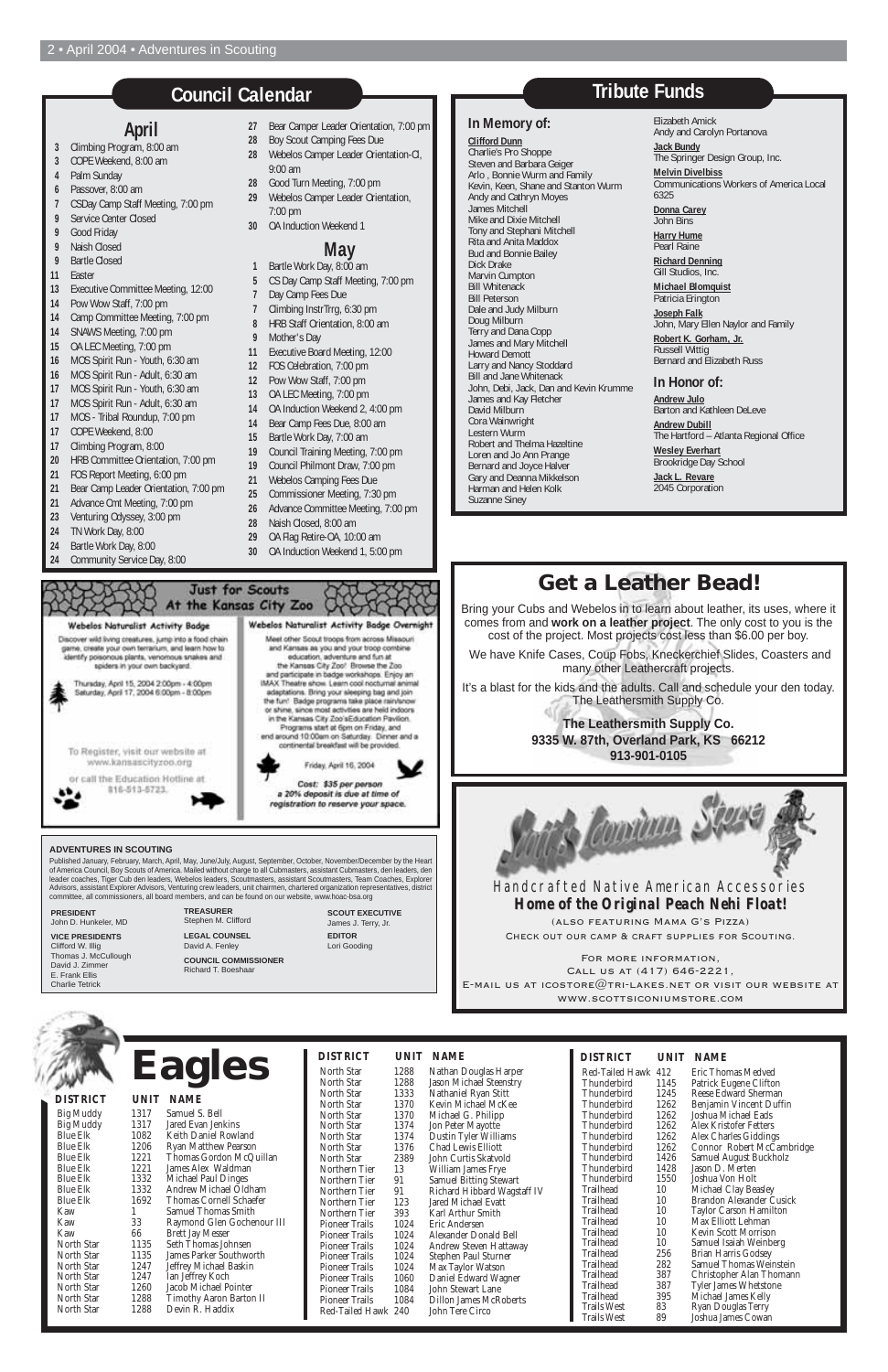# **Call David Chinnery** for:

- Home Loans •
- Commercial Loans •
- Consumer Loans •







# **Registration Form**

**SPONSORSHIP AND TOURNAMENT FEE INFORMATION:**

❑ **TITLE SPONSOR** – \$12,000 *Tournament named for you or your company; entitles you to twelve (12) complimentary tournament registrants.*

❑ **HOLE SPONSOR** – \$1,600 *Sponsor a hold for the tournament and you will receive four (4) complimentary registrations.*

❑ **TEAM SPONSOR** – \$800 *Underwrite your own team of four golfers.*

❑ **INDIVIDUAL PLAYER** – \$200 *Register to play and we will place you in a foursome.*

My check made **payable** to the **Heart of America Council** is in the amount of \$ is enclosed. *(A portion of your fee/contribution is tax-deductible.)*

NAME:

Company:

Address:

|                                                                                                                                                                                                                                                                  | SCOUTS ADVANCE PURCHASE ORDER FORM                                                    |                                     | TO PURCHASE TICKETS:                                                                                   |
|------------------------------------------------------------------------------------------------------------------------------------------------------------------------------------------------------------------------------------------------------------------|---------------------------------------------------------------------------------------|-------------------------------------|--------------------------------------------------------------------------------------------------------|
| Qty.<br>All Tickets<br>$TOTAL = $$<br>Will your cubs be coming together in a van or bus? ____ yes ____ no<br>Will your cubs be participating in the soccer clinic? _____ yes _____ no<br>Number of years your cubs has participated in Scouts Day at the Wizards | Make checks payable to Kansas City Wizards<br>$$12 x = $$ (Sideline Reserved Tickets) | (includes all applicable sales tax) | CONTACT:<br>Steve Cutelli<br>(816) 920-4738<br>scutelli@kowizards.com<br><b>MAIL/FAX ORDER FORM</b>    |
| Method of Payment: Check Visa M/C<br>Credit Card #:<br>Name (Please Print)<br>Address                                                                                                                                                                            |                                                                                       | AMEX<br>Exp.                        | WITH PAYMENT TO:<br><b>Disc</b><br>Kansas City Wizards<br>Two Arrowhead Drive<br>Kansas City, MO 64129 |
| City                                                                                                                                                                                                                                                             | ST ZIP                                                                                |                                     | FAX: (816) 920-4774                                                                                    |
|                                                                                                                                                                                                                                                                  | Email:                                                                                |                                     |                                                                                                        |

| City:<br>State: Zip:                                                                  |  |
|---------------------------------------------------------------------------------------|--|
| Phone:                                                                                |  |
| Fax:                                                                                  |  |
| Email:                                                                                |  |
| As a sponsor, we will contact you for the<br>names of your complimentary registrants. |  |
| Send this form along with your check to:                                              |  |
| <b>Heart of America Council,</b>                                                      |  |
| <b>Boy Scouts of America</b>                                                          |  |
| P.O. Box 414177                                                                       |  |
| <b>Kansas City, MO 64141-4177</b>                                                     |  |
| Questions? Call Bob Hamlin at 816-942-9333<br>ext 121, email: rhamlin@bsamail.org     |  |
| "Tee it up for                                                                        |  |

**Traditional Values"**

# **Monday, May 17, 2004 Deer Creek Country Club**

*Play your favorite game... and benefit the many fine young people in our community who learn and grow through the programs offered by the Heart of America Council, Boy Scouts of America.*

**PRIZES! PRIZES! PRIZES! Skill Prizes • Putting Contest • Draw Prizes** 

*Awards will be presented immediately following tournament.*

*Registration/Check-In: 7:00 a.m. Shotgun Start: 7:30 a.m. Lunch will be served after your round No Denim, Collared Shirts only, Soft Spikes only!*

# **RAVEN OUTDOOR** *Your Full Service Outdoor and Military Store*

Sleeping Bags - Cots - Mess Kits - Boots Rain Gear - Much, Much More!

#### **CALL 816-836-0300 FOR EASY DIRECTIONS**



3501 Sterling Avenue, Suite "F" • Independence, MO 64052 HOURS: Tues thru Fri 10 am - 6 pm; Sat 10 am - 3 pm

*OUTFITTING THE SELF-RELIANT FOR OVER 12 YEARS.*



**TIGER CUB & CUB SCOUTS** Night at the Wizards



Kansas City Wizards vs. Dallas Burn Saturday, May 22 Kick-off 7:30 p.m.

# **ADVANCE TICKETS \$12!**

ίΞi

SCOUTS CLINIC 4:30-5:30 р.м. AN EXCLUSIVE CLINIC FOR SCOUTS PRIOR TO THE WIZARDS GAME TO BE HELD AT THE PRACTICE FIELD NEXT TO THE STADIUM

HUMAN TUNNEL  $6:45$  P.M. BE DOWN ON ARROWHEAD FIELD FOR TEAM INTRODUCTIONS

**SOCCER STREET USA** Free soccer games. Inflatables and live music 5:30 - 7:30 p.m.

All scouts will receive a Soccer Belt Loop after

Heart of America Council Boy Scouts of America **EFFICITE:** 16th Annual

# **BOY SGOUT** GOLF GLASSIG

- 12" High x 12" Wide x 21" Long **\$39.95**
- **DELUXE SCOUT BOX** Sliding accessory tray 12" High x 14" Wide x 26" Long **\$49.95**
- **TROOP/SCOUT MASTER BOX** Full accessory tray 12" High x 16" Wide x 32" Long **\$64.95**

*Built in* **USA** *for over 40 years. Steel Hardware Riveted to Cabinet Quality Plywood. Delivery Available*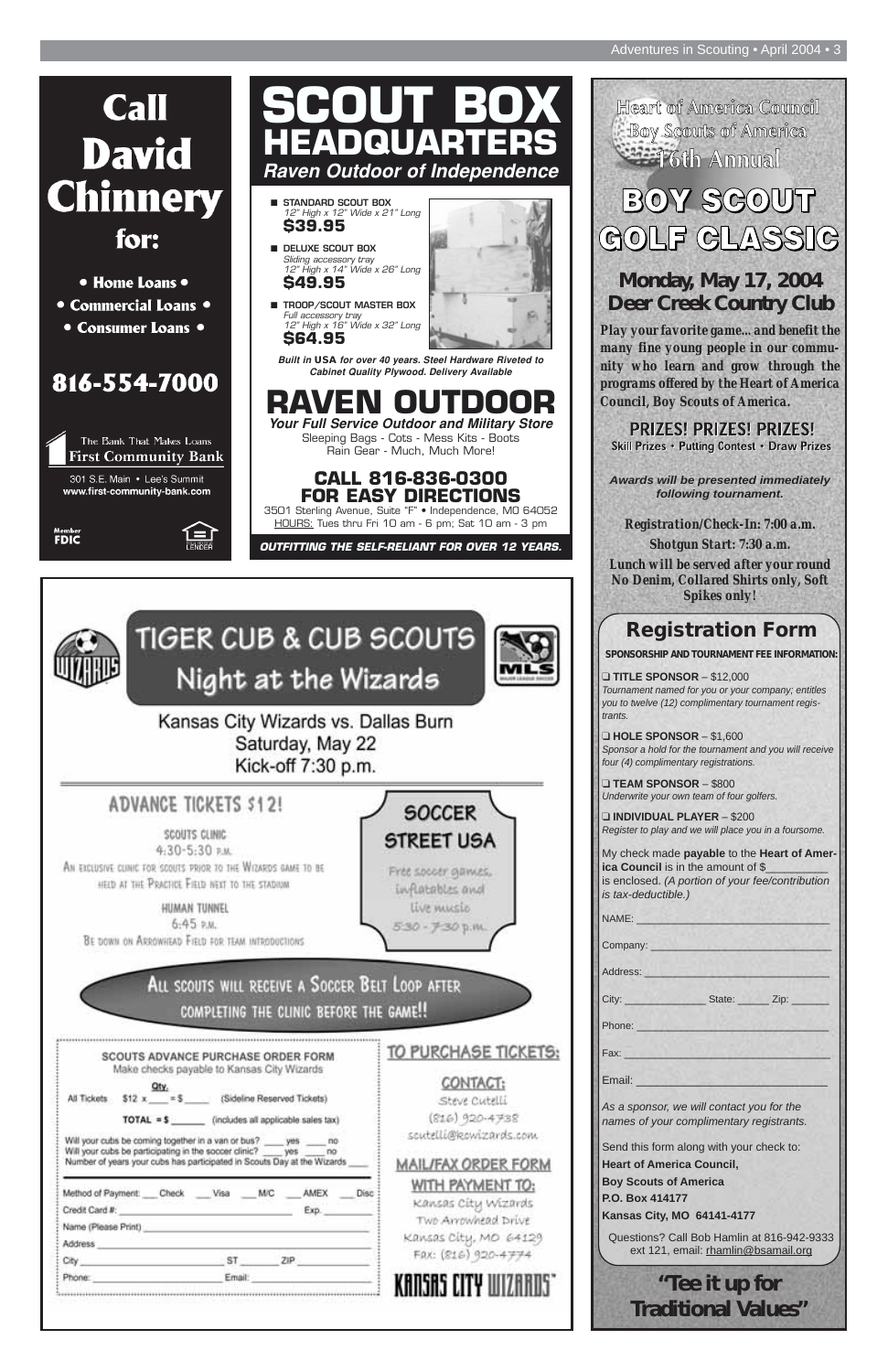# **RECOMMITMENT TO OUR GOALS NO LOST UNITS IN 2004!**

Last year in this April issue I published the Commissioner goals for 2003 and asked for your support to achieve those goals. Last month, as the District

Commissioners and I reviewed our 2003 results, there were many reasons for all of us to feel good about your accomplishments. For six of our ten goals, we could unequivocally say that we achieved what we set out to do. Led by a terrific effort in all districts to recruit new unit commissioners and achieve a 3-to-1 ratio (GOAL #1), it is quite safe to say that every district improved their commissioner teams, improved their commis-

sioners' knowledge and skills through terrific training (GOAL #2), ensured that every unit had an assigned commissioner (GOAL #5), had more unit receive monthly visits (GOAL #3), improved and shared their evaluations, improved their roundtable staffs and the programs presented to unit leaders every month (GOAL #7), and improved their methods of communicating to unit leaders (GOAL #8).

We also noticed two key points from our data. First was that the numerically higher goals on our 2003 list, for the most part, were the ones we accomplished. LESSON LEARNED: Put the goals we care about most on the top of the list. Second we noticed that the goals we accomplished (recruiting, training, unit coverage, unit visits, roundtables, and communications) were the infrastructure – the processes by which we help units succeed – not the unit success itself. For example, two of the goals we did not achieve were an increase in the number and percentage of quality units (GOAL #6) and no lost units (GOAL #10) – both of which are good measures of unit success. This is not a bad thing – we need the infrastructure to deliver the results! As a result of what we accomplished in 2003, we have the best commissioner to unit ratio of large councils in our region. We also have the best trained team anywhere. But it does tell us that the infrastructure is in place now and, for 2004, we should focus heavily on the results.

So I ask each of you to help us achieve our same goals, but with a different priority for 2004. The best way you can help is to



Show your PRIDE by wearing your claws April 16, 17, and 18. You may be surprised by the attention you receive. You will serve as an ambassador of goodwill. Non-tribesmen within our community will be curious about your claws, about Mic-O-Say, and about Scouting in our community. This is your chance to talk about all the great Scouting programs, and all the benefits young people get by being involved. You will see many other tribesmen, including some "lost" tribesmen – people with whom we have lost contact and who may not know about our 75th year celebrations. If you meet a "lost tribesman," ask him/her if they receive Cedar Smoke. If not, encourage them to attend the Tribal Roundup on Saturday, April 17, and our Anniversary Celebration at camp, June 12. Encourage them to get on the web site and update their records. SHOW YOUR PRIDE!! WEAR YOUR CLAWS!!

ask yourself what can I do with the units I serve to ensure that their rechartering is on time, that their program plans have all the information and resources they need to be fun and exciting, that each of my units achieves the Quality Unit status in 2004, and that any unit experiencing difficulties is identified early – long before it has a chance to become a "lost unit." Our 2004 goals

start with our mission (the reason we exist) for commissioner service:

As commissioners, we provide units with meaningful service that delivers Scouting ideals to boys, brings about membership growth, and ensures on-time charter renewal. We help units succeed.

#### **With that purpose, we will focus on these goals for 2004:**

Come back to a place where Kansas City's scouting heritage grew to national fame, and look to our next horizon! The planning continues, and you will truly regret your decision if you pass up the chance to attend this Salute to our past and future. SAVE this date on your schedule, and fill the car up. This will be part of our 75 Hours of Pride, and the arrival of the Spirit torch from the Bartle Reservation will launch the evening's agenda. We can't disclose the program details, except to say that this will be a WOW! Event. This is another great opportunity to bring all of your unit's tribesmen, and alumni together to share the common bonds they have, and appreciate what a powerful presence our organization is in the Kansas City area. There is no registration or tickets needed, and the event will be funded by a free will offering to be collected at the Auditorium. A dedicated group of tribesmen have put together a program you will not want to miss. Doors will open at 5:30 pm, so plan to arrive early and get a good seat

- **1.** Working toward the ultimate goal of having "NO LOST UNITS" we will reduce the number of lost units in 2004 to half what it was in 2003.
- **2.** Increase the number and percentage of our units that achieve Quality Unit status.
- **3.** Visit every unit at least once each month.
- **4.** Ensure that every traditional unit has an assigned unit commissioner.
- **5.** Provide more effective district roundtables that attract greater attendance.
- **6.** Strengthen our communications and evaluations between summer camp campsite commissioners and unit commissioners in each district.
- **7.** Recruit more commissioners to have at least one for every three units.
- **8.** Ensure that all of our commissioners receive all the training they must have.
- **9.** Improve communications between the units and districts (and council).
- **10.**Find more ways to show appreciation for the efforts of our unit and district volunteers.

# **Mic-O-Say 75th Anniversary Celebration April News**

#### **75 Hours of Pride to Raise Awareness in Kansas City**

Our celebration of the 75th Anniversary of Mic-O-Say will begin on Friday, April 16, 2004. It will begin with a personal ceremony that you conduct that morning. As you arise and prepare for your day, THINK about the commitments you made when you became a tribesman. THINK about your promises to others, then decorate yourself with your claws and go forth with a renewed commitment to serve others throughout that day and for the remainder of the weekend (75 hours in total). Wear your claws proudly as you go about your daily activities. Explain to others what the symbols around your neck represent – that you are a member of a great Scout organization which is celebrating its 75th anniversary this year. Be aware of other tribesmen you see. Greet them in the spirit of friendship and warmth and be proud of the way this program has touched so many lives in such a positive way.

#### **Tribal Roundup at Municipal Auditorium April 17th**

The Tribal Roundup is drawing near and many tribesmen have yet to hear about the 75th Anniversary kickoff that will take place at Municipal Auditorium on April 17th, 2004, at 7pm. We have the opportunity to have the largest gathering of Tribesmen in our history. The evenings' program will be full of excitement, traditions, memories and purpose. Several elements of our program will appeal to our youngest members as well. Our mission is to reach every tribesman whether they were your scouting friend, troop member, staff member, adult leader or maybe someone you work with who is a tribesman. Contact your friends and extend your personal invitation for them to join us on April 17th.

> **The Mic-O-Say Visor is a garment washed 100% cotton sport visor** with an adjustable back and three layer bill. Choose khaki with khaki/white layered bill, or navy with navy/khaki layered bill. Embroidered on the front - Printing style #3. One Size: \$10.00

We ask all unit leaders to make the tribesmen in their group aware of this outstanding event! Because of the nature of the event, everyone should want to attend, and it a also great chance for older members in your workplace or neighborhood to "come back" and share the spirit of Mic-O-Say. Please, "talk it up" to everyone, and take the lead in encouraging attendance.

#### **A Special Salute to All Our Military Veterans**

"Mic-O-Say does not forget!" Those were the words of our founding Chief Lone Bear when many a tribesman was called to duty in the Armed Forces. He corresponded with many of the young tribesmen who served in World War II and the Korean War. He honored them when they returned and he built the Mic-O-Say Memorial Lodge and Chapel to honor those who made the supreme sacrifice to defend freedom for their brother citizens. He began the tradition, which we proudly carry on, to honor those who place themselves in harms way to protect our way of life. At the 75th Anniversary Celebration on June 12, we will honor all veterans and we will give special gratitude to our brothers who served in Iraq, in Afghanistan, in the Persian Gulf, in Bosnia, and all over the world in the defense of our freedom. Make this another reason to be present at the 75th! Help us give thanks to those who defend our freedoms.

#### **Registration Update**

What a gathering this is going to be!! Over 3000 tribesmen are planning to be there! The spirit of friendship and warmth is what makes tribal gatherings fun for all age groups! Now we need your help to crown this event as the best ever. We need your help to turn out all of the tribesmen in your unit, in your circle of friends, in your church, neighborhood, and workplace. Tell them you will be there. Encourage them to sign up and be there as well. Pay particular attention to the younger tribesmen in your Troop or Crew. This 75th Anniversary Celebration will have so many unique events just for our younger tribesmen, they will want to be there. Get the whole group going and it will increase the interest and fun for all of them.

We have made it easy for each unit to organize their young tribesmen to go. Just print out the appropriate form from the link on our web site. Have your young tribesmen each fill out their own form, so that all the questions get answered by the person best able to know the answers. Collect the fee from each of them and bring your group of forms to the Tribal Roundup on April 17 (or to the Scout Office on Saturday, April 24, between 10am and 2pm). We want as many as possible of our younger group of tribesmen to be at this event, to celebrate their heritage and their future, to be with their friends, and to experience the fun of this special anniversary event.

# 75th Anniversary Apparel Order Information

**Mic-O-Say Field & Stream T-Shirt** – Oversized 100% Cotton Riverwashed and pigment dyed. Screen Printed logo - Printing Style 1. Choose from Blue, Green, Yellow or Tan. Sizes: Small-XL \$15.00 XXL \$18.00 XXXL \$20.00

**The Tribe Field & Stream T-Shirt** – Oversized 100% Cotton Riverwashed and pigment dyed. Screen Printed logo - Printing Style 2. Choose from Blue, Green, Yellow or Tan. Sizes: Small-XL \$15.00 XXL \$18.00 XXXL \$20.00

**The Tribe Field & Stream Crewneck Sweatshirt** – Oversized 100% Heavyweight Cotton Riverwash and pigment dyed. Screen Printed logo - Printing Style 2. Choose from Blue, Green, Yellow or Tan. Sizes: Small-XL \$25.00 XXL \$28.00 XXXL \$30.00

**Mic-O-Say Field & Stream Riverwash Polo** – Oversized 100% Cotton Riverwashed and pigment dyed. Embroidered logo on left chest - Printing Style 3. Choose from Blue, Green, Yellow or Tan. Sizes: Small-XL \$25.00 XXL \$28.00 XXXL \$30.00

**The Page & Tuttle Leno Weave Polo** – The 65% rayon/35% polyester fabric has a unique weave for superior moisture management. Double layer back yoke with pleats, double needle topstitching, clean finished hem and replacement button. Generous cut - Machine wash and dry. Sand color shirt with Embroidered logo on left chest - Printing Style 3. Sizes: Small-XL \$42.00 XXL \$45.00 XXXL \$47.00

**Dunbrooke Cypress Windshirt** – Room for your swing, a v-neck

with subtle striped collar and side seam pockets. Microfiber material with nylon lining, knit cuffs and waistband, and from a Kansas City area company! Embroidered logo on left chest - Printing Style 3. Sizes: Small-XL \$45.00 XXL \$48.75 XXXL \$51.50

**The Mic-O-Say Cap** is an unstructured 6 panel cap made of brushed cotton with two piece velcro closure, a covered button and sewn eyelets. The three layer bill makes this cap a very sharp topper! Choose khaki cap with khaki/black layered bill, or navy cap with navy/khaki layered bill. Embroidered on the front - Printing style #3. One Size: \$10.00

**California Outerwear Mic-O-Say Canvas Field Coat** is sand washed 100% cotton canvas with a water repellent finish. The lining is hi-count quilted nylon with polyester fiber fill. This is a rugged, reliable jacket with a stylish leather collar, storm flap with hidden snaps, and many other features. Perfect to wear all year round. Machine washable. British Tan. Embroidered on left chest - Printing style #3. Sizes: Med-XL \$75.00 XXL \$79.00 XXXL \$82.00

**The Mic-O-Say Free-Flow Backpack** – a casual hiking essential. This lightweight mesh bag has a front zipper pocket, contoured nonskid back straps and wide zip-around main compartment. Hold a lot of gear! Embroidered - Printing Style 3. One Size: \$20.00

The Heart of America Council has teamed up with some of the finest names in apparel to provide you with high quality commemorative wear.

**Item below are available by Pre-Order only – Merchandise will not be available for purchase on the day of the event.**

**To Order Visit www.mic-o-say.org and click on the** 

#### **75th Anniversary logo.**

têt back d

THE THING

filih

**You must order by April 16th, 2004 to ensure delivery by June 12th, 2004. Orders will be shipped directly to you – starting in March 2004\*.**

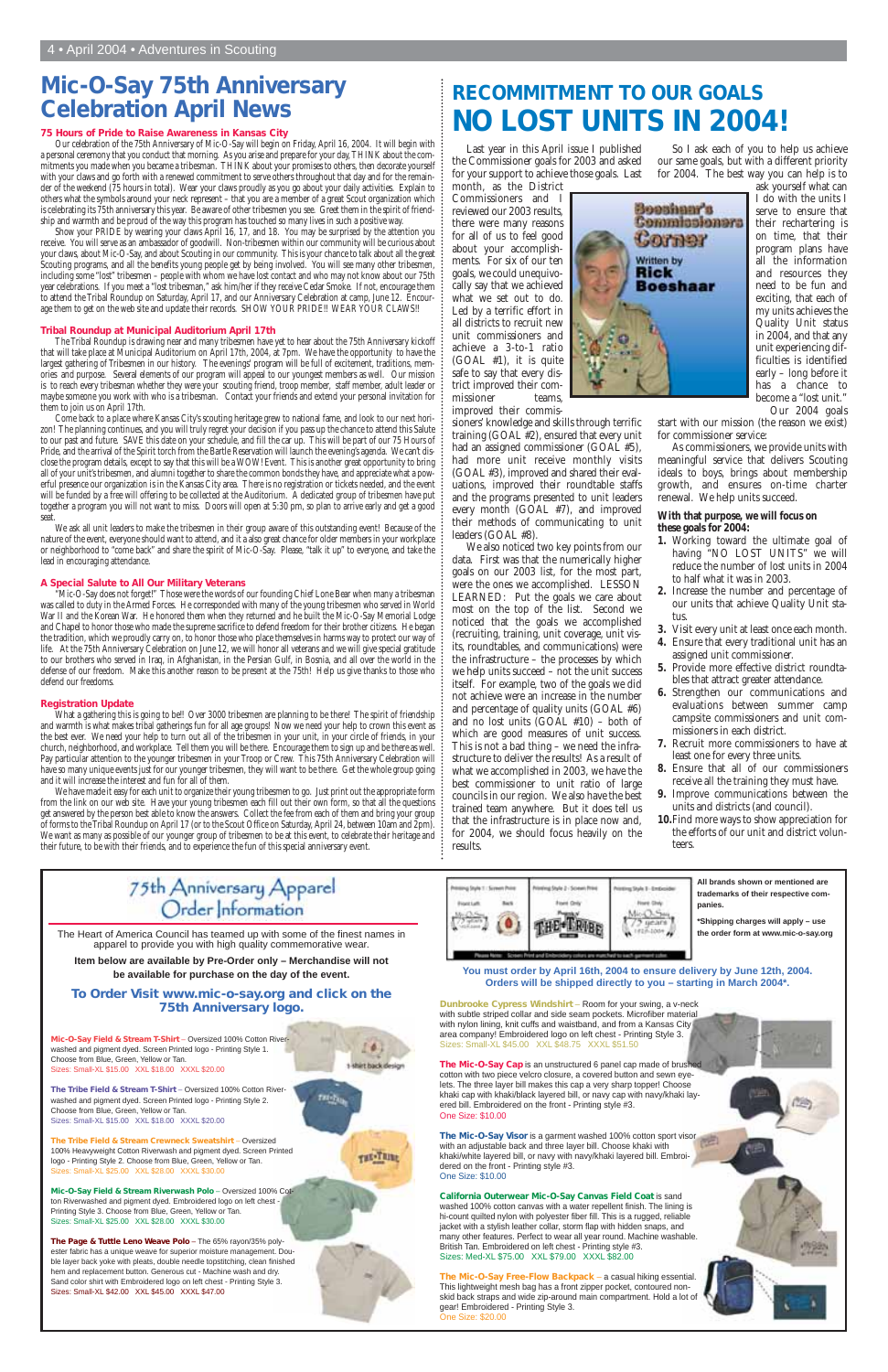#### Adventures in Scouting • April 2004 • 5

| <b>REGISTRATION</b>                                                              |                                                                                                             |
|----------------------------------------------------------------------------------|-------------------------------------------------------------------------------------------------------------|
|                                                                                  |                                                                                                             |
|                                                                                  |                                                                                                             |
| ; Address ________________________________ City/State/Zip_______________________ |                                                                                                             |
| <b>CAMPOUT PACKAGES</b>                                                          |                                                                                                             |
|                                                                                  |                                                                                                             |
| <b>GAME ONLY</b>                                                                 |                                                                                                             |
|                                                                                  | $\frac{1}{1}$ ______ Grass/Berm Seats @ \$4 ea. = \$______________________Select Seats @ \$5 ea. = \$______ |
|                                                                                  |                                                                                                             |
|                                                                                  |                                                                                                             |
|                                                                                  |                                                                                                             |

**Exit I-435 in either direction. Exit West to State Avenue to 110th.**

On this special night, you and your Scouts will receive reduced admission to the game. The T-Bones are also sponsoring an exclusive overnight experience for your Scouts. Their "Outfield Campout" package includes the following:

**• Admission to the game • Two movies on the Big Screen! • Late night concession stand • Breakfast on Sunday • Event Patch • Meet "Sizzle the Bull," T-Bones Mascot**

To participate in this exciting event, please complete the registration form below and return it to the address below by May 20th. For more information, contact Brandon Smith at 913/328-5623.

**Please mail order and payment to:** KC T-Bones, 1800 Village West Parkway Kansas City, KS 66111

Tickets for the event will be mailed directly to your contact person.

Please note that the grass/berm area is equivalent to General Admission or Standing Room Only. As well, lawn chairs and coolers will not be permitted into the ballpark for the game or campout.

#### **LEVELS OF PARTICIPATION:**

#### **Gold Level Sponsor \$7,500**

Includes company name and logo as Gold Sponsor on all promotions, including "Adventures In Scouting" delivered to more than 8,000 households, press releases, and sponsorship proposals, one team of four shooters, Friday practice round of trap & sporting clays for tournament team, and invitations to all shooters and their guest(s) to the Fri-

#### day evening BBQ and silent auction.

#### **Silver Level Sponsor**  $$5,000$

Includes company name and logo as Silver Sponsor on all promotions, including "Adventures In Scouting" delivered to more than 8,000 households, press releases, and sponsorship proposals, one team of four shooters, Friday practice round of trap & sporting clays for tournament team, and invitations to all shooters and their guest(s) to the Friday evening BBQ and silent auction.

#### **Bronze Level Sponsor** \$2,500

| <b>Tony Pena Growth</b><br><b>Kids Eat Free Day!</b><br><b>Poster Day!</b><br>First 10,000 Kids 14<br><b>First 10,000 Kids</b><br>& Under Receive a<br>14 and Under<br><b>Coupon Good for</b><br>One Free Hotdog &<br><b>Receive a Poster!</b><br><b>Small Drink!</b><br><b>Fun Run!</b><br><b>First 10,000 Kids</b><br>14 & Under Get to<br><b>Run the Bases!</b><br><b>Salute to Scouting!</b> |
|--------------------------------------------------------------------------------------------------------------------------------------------------------------------------------------------------------------------------------------------------------------------------------------------------------------------------------------------------------------------------------------------------|
| <b>Oakland A's Vs. Kansas City Royals</b><br>Sunday, May 16, 2004, 1:10 p.m.<br>Come In Uniform & Participate in Pre-Game Parade Around the Field                                                                                                                                                                                                                                                |
| Special Discount Seating - Regular Prices are \$19 & \$12.<br>DEADLINE to purchase tickets is Friday, April 30th, 2004!<br>Tickets will be directly mailed to the unit contact listed below.                                                                                                                                                                                                     |
| Scout Night at the Royals - event code 697                                                                                                                                                                                                                                                                                                                                                       |
| Pack #: ____________ Troop #: ___                                                                                                                                                                                                                                                                                                                                                                |
| District Name:                                                                                                                                                                                                                                                                                                                                                                                   |
| Contact Person: _____                                                                                                                                                                                                                                                                                                                                                                            |
| Phone: $(\_\_)$                                                                                                                                                                                                                                                                                                                                                                                  |
| Address:                                                                                                                                                                                                                                                                                                                                                                                         |
| City, State, Zip:                                                                                                                                                                                                                                                                                                                                                                                |
| Field Plaza Tickets $@$16$ ea. = \$<br>View Level Infield $@$ \$10 ea. = \$                                                                                                                                                                                                                                                                                                                      |
| Make Checks Payable to: HOAC, PO Box 414177, Kansas City, MO<br>64141-4177<br>Questions? Please contact Lori Gooding at (816) 942-9333 ext: 154 or<br>lgooding@bsamail.org                                                                                                                                                                                                                       |
| $M/h$ at if it Daine?                                                                                                                                                                                                                                                                                                                                                                            |

Includes company name and logo as Bronze Sponsor on all promotions, including "Adventures In Scouting" delivered to more than 8,000 households, press releases, and sponsorship proposals, one team of four shooters, Friday practice round of trap and sporting clays for tournament team, and invitations to all shooters and their guest(s) to the Friday evening BBQ and silent auction.

#### **Team Level Sponsor \$1,000** \$1,000

One team of four shooters, Friday practice round of trap & sporting clays four tournament team, and invitations to all shooters and their guest(s) to the Friday evening BBQ and silent auction.

#### **SHOOTER'S AMENITIES PACKAGE INCLUDES:**

Participation in the 12-station sporting clays course, continental breakfast, lunch, ammo, and keepsake gift. The amenities package has an estimated value of \$550 per team, \$138 per person.

The portion of your contribution that is deductible as a charitable contribution for Federal Income Tax purposes is limited to the excess of the value of the contribution over the value of these goods and services.



**For more information: Contact Lori Gooding at (816) 942-9333 ext: 154 or lgooding@bsamail.org**

# **Scout Night with the T-Bones**

**7:05 pm Game Time, Saturday, June 5, 2004 Community America Ballpark**



#### **What if it Rains?**

**Every attempt will be made to proceed with pre-game ceremonies; it is best to assume all games will be played.**

#### **When and Where?**

**First Pitch and Color Guard**

**Participants are to report 45 minutes prior to game time. Enter the stadium at turnstiles located at Gates A or B and proceed to plaza level, section 101 (behind home plate). A Royals representative will meet the participants, outside the double glass doors, and escort them to the field.**

#### **Color Guard**

**Units must provide their own flags and be in uniform prior to arrival at Kauffman Stadium. The Royals cannot provide any changing accommodations! Flags and uniforms may be returned to your vehicle after the ceremony. Please exit and re-enter the stadium through the pass gate.**

**Do not enter into the Lobby.**

**Parade**

**Participants will meet Royals parade coordinators behind the Royals Scoreboard by Parking Lot K to line up at 12:05 p.m. After the parade, participants will exit the field and enter stadium seating through Gate B. Parade Ceremony begins at 12:30 p.m.**

Thank you for your interest in the Shotgun Merit Badge program being offered at Powder Creek Shooting Club in Lenexa, Kansas. To ensure that a quality experience is provided, reg-



| Thes are not permitted. All mistruction will be completed by 4 p.m. On Saturday.<br>The event will begin at 8:30 a.m. on Saturday morning, with registration proceeding<br>at 7:30 a.m. Each participant must check in and receive their identification card, in<br>order to participate in the merit badge program. |                                                                                                                |  |
|----------------------------------------------------------------------------------------------------------------------------------------------------------------------------------------------------------------------------------------------------------------------------------------------------------------------|----------------------------------------------------------------------------------------------------------------|--|
| $\bullet$<br>have plenty of adult supervision.                                                                                                                                                                                                                                                                       | This event does pose potential for dangerous situations, please act responsibly and                            |  |
| ports the Heart of America Council.                                                                                                                                                                                                                                                                                  | This event coincides with a celebrity shooting competition, which financially sup-                             |  |
|                                                                                                                                                                                                                                                                                                                      | Shot Gun Merit Badge Clinic Registration Form                                                                  |  |
|                                                                                                                                                                                                                                                                                                                      |                                                                                                                |  |
|                                                                                                                                                                                                                                                                                                                      |                                                                                                                |  |
|                                                                                                                                                                                                                                                                                                                      | Address: Address:                                                                                              |  |
|                                                                                                                                                                                                                                                                                                                      |                                                                                                                |  |
|                                                                                                                                                                                                                                                                                                                      | Adult Contact Name: 2008 - 2008 - 2010 - 2010 - 2010 - 2010 - 2010 - 2010 - 2010 - 2010 - 2010 - 2010 - 2010 - |  |
| Phone: $(\_\_)$                                                                                                                                                                                                                                                                                                      |                                                                                                                |  |
|                                                                                                                                                                                                                                                                                                                      | Troop #: _________________________ District: ___________________________________                               |  |
|                                                                                                                                                                                                                                                                                                                      | Camping? ________________ If yes, including adults, how many                                                   |  |
| will be camping? _________                                                                                                                                                                                                                                                                                           |                                                                                                                |  |
|                                                                                                                                                                                                                                                                                                                      | For more information: Contact Lori Gooding, Finance Director &                                                 |  |
| Event Coordinator, at (816) 942-9333 ext: 154                                                                                                                                                                                                                                                                        |                                                                                                                |  |
| Kansas City, MO 64131                                                                                                                                                                                                                                                                                                | Make checks payable to: HOAC, 10210 Holmes Rd.,                                                                |  |
|                                                                                                                                                                                                                                                                                                                      |                                                                                                                |  |

- istration is limited to the first 60 Scouts that sign up, ages 14 and up. • Once registered, participants will receive a packet containing requirements and detailed expectations.
- Registration is \$25 per Scout, which includes one hour of safety instruction, personal instruction from NSCA Certified Instructors and registered BSA Merit Badge Counselors, ammunition, gun use, and Saturday lunch.
- Troops that would like to stay overnight on Friday may do so free of charge. Ground fires are not permitted. All instruction will be completed by 4 p.m. on Saturday.

#### **Shotgun Merit Badge Clinic Tony Adams & Friends Sporting Clays for Scouting June 18th & 19th, 2004**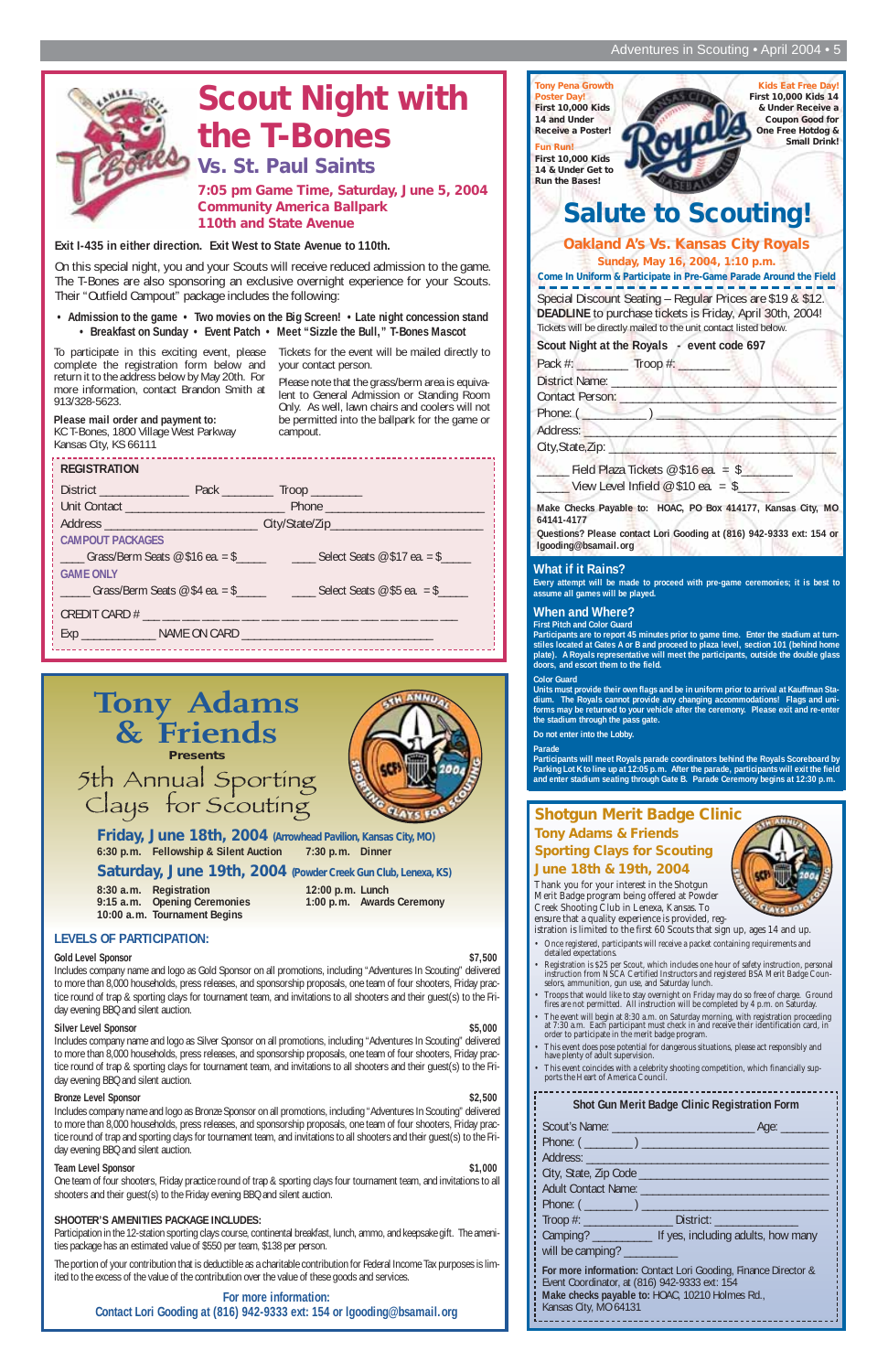

# **Community Service Day**

Later this month, Scouts and their leaders council-wide will go out into their neighborhoods and collect non-perishable food items for the annual SCOUTING FOR FOOD campaign. Scouts in units that participate in this campaign will receive a participation patch. Over the next six years, Scouting units are encouraged to keep track of their community service through a nationally sponsored tracking website. For more information on this website contact your District Community Service Chairman at the next district roundtable.

Scouting and Community Service work hand-in-hand and service projects should be incorporated into the year round program for each Scout Unit. If you have questions, see your District Chairman or District Executive.

# **Philmont Council Contingent Draw for 2005**



The mission of the Council's Philmont Contingent is to give individuals the opportunity to attend Philmont in a trained crew with qualified and trained leadership. In order to preserve this mission there will be a council-wide registration and draw for the 2005 contingent on May 19, 2004 at the Council Service Center at 7:00 PM.

Each participant entered in the draw must be represented by a completed application and be ready to present a nonrefundable deposit of \$75.00 the night of the draw. Applications for the Philmont Council Contingent are available March Roundtables, in the Resource Center and on the council website (www.hoac-bsa.org).

# Powderhorn

Powderhorn is a training opportunity designed to expose the Venturing or Boy Scout Leader to activities and resources necessary to operate a successful Venturing Ranger Award or Troop High Adventure program in several ways:

- Help Venturing Leaders and Scouters to safety conduct outdoor activities of a fun and challenging nature.
- Provides an introduction to the resources necessary to successfully lead Venturers and older Boy Scouts through a program of high adventure.
- Familiarize the advisor with the Ranger Program so that he or she can help the Venturer meet

# **Sharing Native American Ways**

Last month Webelos, Boy Scouts and their leaders participated in the 20<sup>th</sup> Annual Sharing Native American Ways Seminar (SNAWS). This year's SNAWS Committee did an excellent job of making the preparations and getting everyone to their classes on time. Classes in bow making, brain tanning, drum etiquette, sign language, beading, Indian attire, just to name a few, were available.

# **Brownsea 22 Training**



Brownsea 22 is an intensive, seven-day outdoor training experience for young men in support of the Scoutmaster's responsibility for the training of troop junior leaders. It is conducted by the Heart of America Council Training Committee, using the Junior Leader Training Conference outline approved by the Boy Scout Division of the BSA.

June 14, 2004 and ends on June 19, 2004 and

will be held at the Theodore Naish Scout Reservation. It's purpose is to give participants the confidence and knowledge to run the troop program; to give participants a basic knowledge of the eleven skills of leadership and help them relate these skills to their troop responsibilities; to create an atmosphere where Scouts will experience Scouting at it's best; to enhance the relationship between the participant and his Scoutmaster and of course, to have fun!!

Registration forms can be found on the Heart of America Council website at www.hoac-bsa.org or visit the Council's Resource Center

# **April is Youth Protection Month**

As with the Heart of America Council, Boy Scouts of America, the highest priority is the health, safety and well being of each and every youth member in our unit and council. For many years, the council has had in place policies and procedures aimed at protecting young people against violence and eliminating opportunities for abuse to occur within the Scouting Program.

Across the country, April is designated Child Abuse Prevention Month. This is a perfect time for each Cub Scout Pack, Boy Scout Troop, and Venture Crew to focus on the Youth Protection Program within their unit. Here are just a few items you may want to consider when you plan the April program for your unit.

#### **REQUIRE YOUTH PROTECTION TRAINING FOR ADULTS**

Youth Protection training is an important part of the strategy for helping to protect our youth members from child abuse and should be required of all leaders in your unit, especially leaders who have direct contact with youth. With the availability of the training online at the Heart of America Council Website at www.hoac-bsa.org, each and every leader can find the time to take the training.

#### **TRAIN THE YOUTH MEMBERS IN YOUR PACK, CREW OR CREW**

Training young people to protect and care for themselves is one of Scouting's basic tenets. Teaching them to RECOGNIZE situations that place him or her at risk, RESIST unwanted or inappropriate attention, and REPORT situations to a trusted adult, we have provided a valuable first line of defense for their safety. Showing the Cub Scout appropriate video, It Happened to Me, or the Boy Scout appropriate video, A Time To Tell, will provide this valuable training to our young people.

requirements of the Ranger Award.

# **Advancement**

In our continuing effort to provide information as effectively as possible, the EAGLE SCOUT LEADERSHIP SERVICE PROJECT WORKBOOK is now available for downloading from the HOAC website (www.hoac-bsa.org).

The National Boy Scouts of America office has notified us that effective immediately all Eagle Scout Rank Applications must include the Scout's full LEGAL NAME in the appropriate space on the application. Only the Scout's legal name will be printed on all Eagle Scout Rank credentials.

#### **REVIEW THE BEHAVIOR POLICIES OF YOUR UNIT**

All members, youth and adults, of the Boy Scouts of America are expected to conduct themselves in accordance with the principles set forth in the Scout Oath and Law. Physical violence, hazing, bullying, theft, verbal insults and drug and alcohol have not place in the Scouting program. During this time of year, with units preparing for summer time camp activities, April is a very appropriate month to review the expected behavior and consequences of misbehavior with all the youth members and their parents. Additional resources may be found in the Guide to Safe Scouting, which is available on the Heart of America Council Website.

Child Abuse and violence is a serious problem in American society. As a leader in the nation's largest youth-serving organization, you have a unique opportunity to make an impact on this societal problem. This month is the perfect time to get started.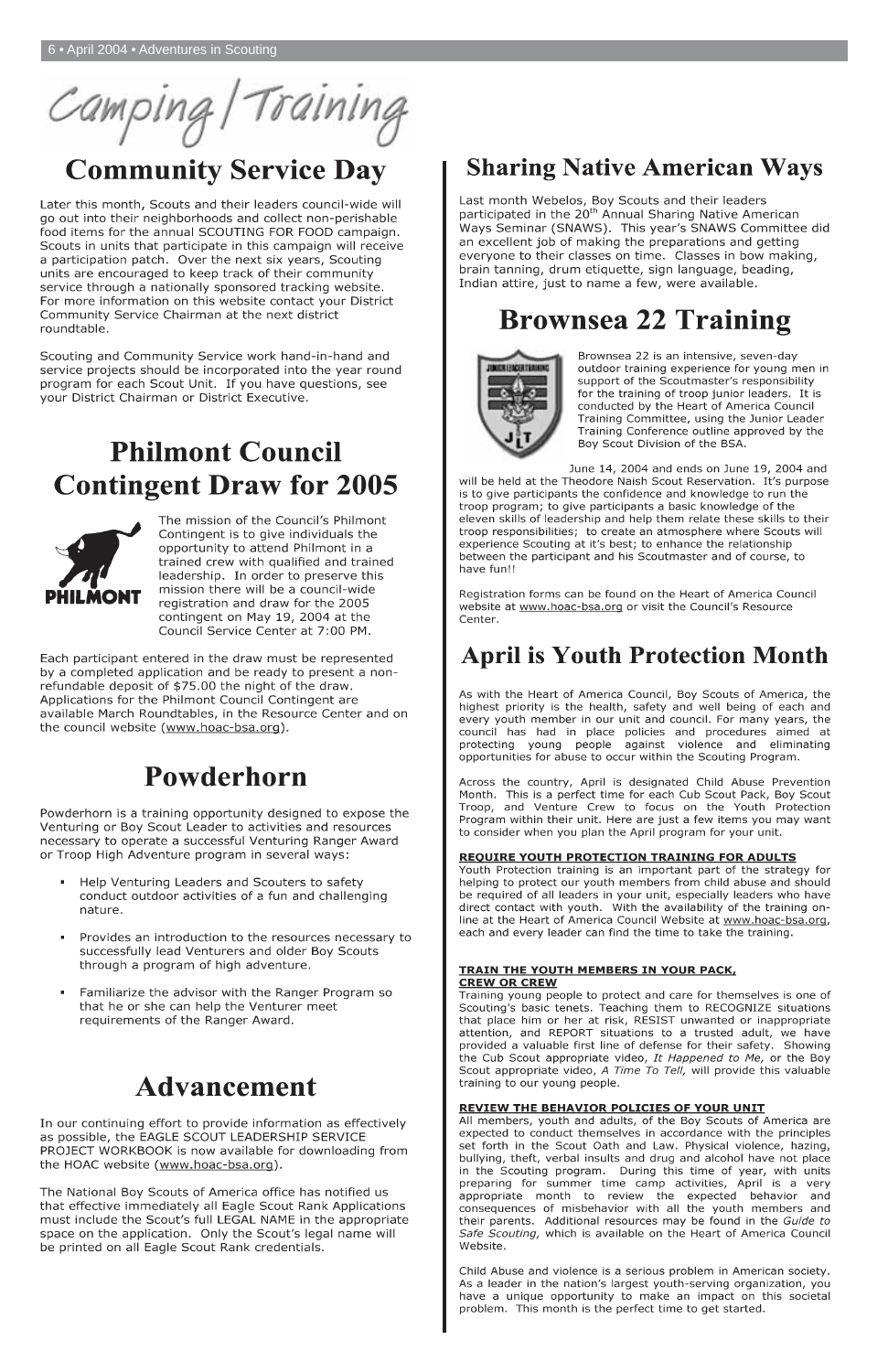Camping.

# **Wood Badge Training**



# Wood Badge training is an experience like no other!

Participants take part in several days of classroom training followed by several days of training and fun in the outdoors with their patrol. Participants learn about and practice developing a team, then leading that team to it's maximum potential. This training experience is open to all adult Scouters registered in the Boy Scouts of America. The course will be held on two weekends, September 10-12 and October 1-3, at the Rotary Youth Camp in Lee's Summit, MO. Registration forms and additional information are available at your district roundtable and the Council Service Center. The course is almost half full.

You are not required to have camping or Scout Craft skills in order to enjoy this ultimate training experience, however you need to be trained in your current registered position. The objective of the course is to help you learn to be a more effective leader. You will experience a professional environment with knowledgeable and skilled trainers using the most modern and effective training techniques and materials. The fee for the course is \$200.00 (including nonrefundable deposit of \$25.00) and includes all meals and training material.

# **Order of the Arrow**

How dirty is your sash? As winter comes to a close and springtime seems right around thecorner, many members of the lodge look forward to the spring induction weekends for some OA fun. But some Arrowmen have tapped into the true treasure of the Order: OA HAPPENS EVERYDAY!

However, this revelation is not only maintained by the elected, the appointed, or the entitled; in fact the majority of Arrowmen getting involved and having a blast are Ordeal and Brotherhoods, Scouts and Scouters, volunteering and serving others.

Every month your Chapter meets at roundtable to address upcoming events and plan unit elections. This is a great place to get started. Going out into the district and meeting different troops to assist in their elections, is a great way to spend a couple fo hours a week. Bringing the Order in front of a Scout for the first time is a rewarding experience.

You were presented with a new clean sash in Whippoorwill for a reason. Now is the time to put it on, get out, get involved and get it dirty.

Yours In Service,

David C. Chinnery Tamegonit Lodge Adviser

# **Rotary Scout Camp**

Rotary Scout Camp is the HOAC long term resident camp for Scouts with special needs. This camp is held at the Rotary Youth Camp facility which is located in Lee's Summit, Missouri. Rotary Scout Camp starts on August 2, 2004 and continues through August 6, 2004. Rotary Scout Camp allows Scouts to enjoy the outdoor experience, earn merit badges and have as much fun as can be squeezed into five days and nights. Applications for participation are available at the Council Service Center, district roundtables and on the website under Camping.

This year's staff is working toward an exciting theme of "Renaissance Rotary" for the Scouts. For more information contact Dusty Boatright at the Council Service Center or dboatrig@bsamail.org.

# **Bear Resident Camp**

Bear Camp Leader Orientation meetings are scheduled for Apirl  $21^{st}$ , 2004 at 7:00 p.m. at the Council Service Center and April 27<sup>th</sup>, 2004 at 7:00 p.m. at North Cross United Methodist Church, 1321 NE Vivion Rd., Kansas City, MO. A representative from each pack should plan to attend one of these meetings. For more information contact Jonathan Bonness (jbonness@bsamail.org).

# **Webelos Resident Camp**

Webelos Camp Leader Orientation meetings are scheduled for April 28<sup>th</sup> and 29<sup>th</sup>, 2004 at 7:00 p.m. at the Council Service Center. A representative from each pack should plan to attend one of these meetings. For more information contact Jonathan Bonness (jbonness@bsamail.org).

# **Cub Scout Day Camp**

The HOAC Cub Scout Day Camp Committees are busy preparing activities for the Cub Scouts of the Heart of America Council for this summer. One of the things they will need to know to help in this preparation process is how many Cub Scouts are planning to attend Day Camp. You can help by making sure your Pack is pre-registered for Day Camp. Ask the Day Camp Coordinator in your pack to send in the Pack's registration information and deposits. Registration information and deposits should be mailed to the Council Service Center.

If you have questions regarding Cub Scout Day Camp for your district, call the Council Service Center and ask

# **Bartle and Naish Camps**

#### **Bartle Scout Reservation**

Friday, April 9 - Sunday, April 11, 2004 - CAMP CLOSED Saturday, April 24, 2004 - WORK DAY Saturday, May 1, 2004 - WORK DAY Saturday, May 8, 2004 - Camp Staff Orientation @ Council Office Saturday, May 15, 2004 - WORK DAY Saturday, June 12, 2004 -  $75<sup>th</sup>$  Anniversary Celebration

Opportunities are still available to serve at Bartle this summer as doctors, nurses, paramedics, and EMT's.

#### **Theodore Naish Scout Reservation**

Friday, April 18 - Sunday, April 20, 2004 - CAMP CLOSED Saturday, April 26, 2004 - WORK DAY Friday, May  $1$  - Sunday, May 4, 2004 - SPRING INDUCTION  $#1$ Friday, May 16 - Sunday, May 18, 2004 - SPRING INDUCTION #2 to speak to your DISTRICT EXECUTIVE.

# **Final Camp Fee Payment Dates**

Day Camp (\$45.00/Scout) - Wednesday, April 21, 2004 Boy Scout Camp - Wednesday, April 28, 2004 Bear Resident Camp - Wednesday, May 12, 2004 Day Camp (\$60.00/Scout) - Wednesday, May 5, 2004 Webelos Resident Camp - Wednesday, May 19, 2004 Rotary Scout Camp - Wednesday, June 23, 2004 Venturer Camp - Wednesday, July 21, 2004

All payments should be made payable to and mailed to: **HOAC, BSA** PO Box 414177 **Kansas City MO 64141-4177**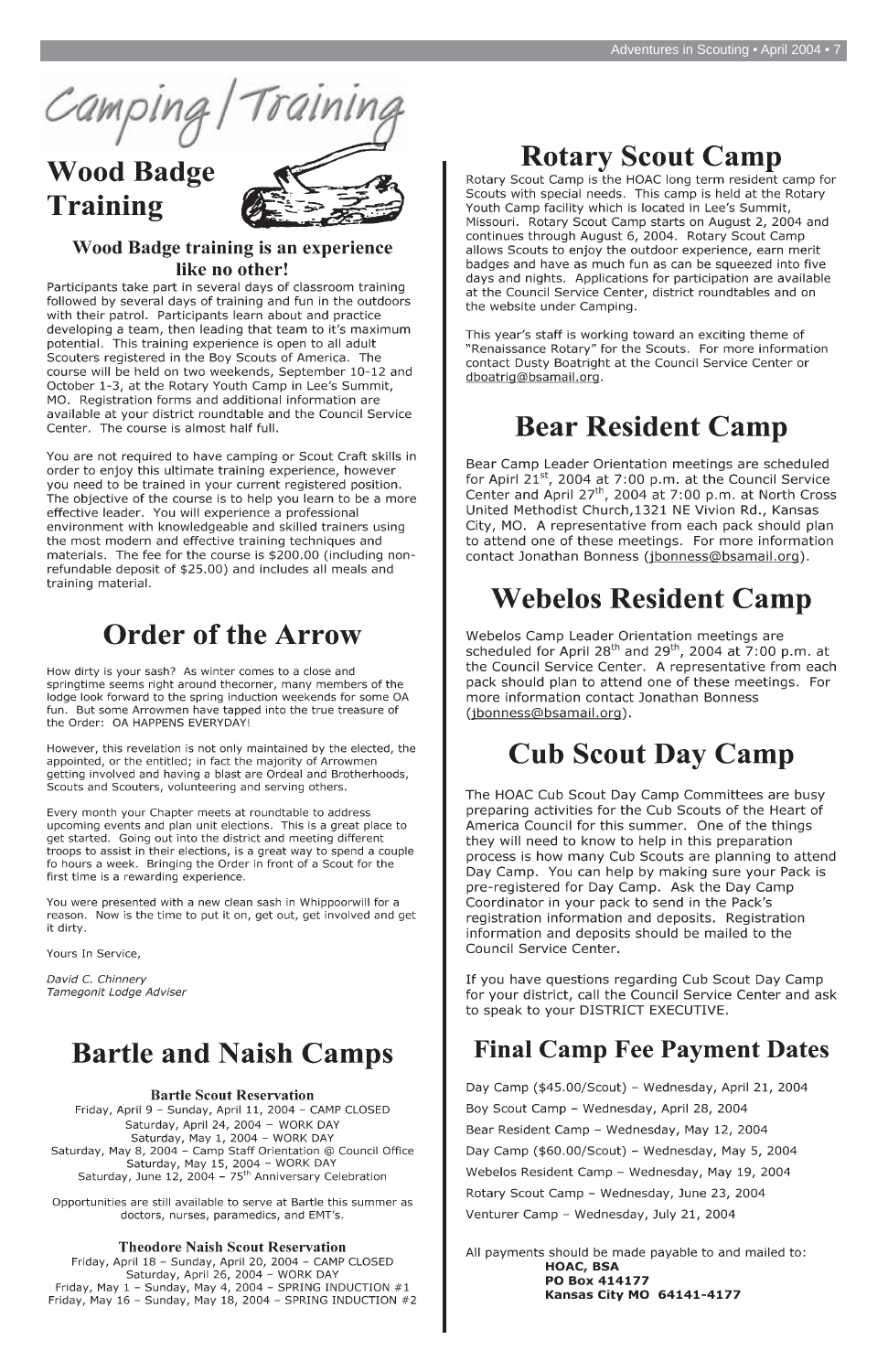

Northern Tier

## **KEEP THIS INFO CLOSE! IMPORTANT PHONE NUMBERS TO ANSWER YOUR QUESTIONS**

| BIII Henderson  (913)-383-1950      |  |
|-------------------------------------|--|
| Judy Tuckness  (913)-268-9996       |  |
| Steve Springer (913)-631-4215       |  |
| J. Jack Clark (913)-441-1608        |  |
| Gene Adams (913)-362-4509           |  |
| Gary Akers (913) 262-2047           |  |
| Cathi Maynard  (913)-648-7166       |  |
| Cathi Maynard  (913)-648-7166       |  |
| Missy Musick-Brown (913)-362-3633   |  |
| Steve Brady  (913) 362-8441         |  |
| Judy Yeager (913) 362-2029          |  |
|                                     |  |
| Dave Sultz (913)-381-7824           |  |
| John Forsyth  (913)-341-5061        |  |
| Judy Yeager (913)-362-2029          |  |
| Bob Wasser  (913)-631-2702          |  |
|                                     |  |
| Lori Kearns  (913) 583-1011         |  |
|                                     |  |
| Dave Sultz (913) 381-7824           |  |
|                                     |  |
| Ron Bonewits  (913) 631-2165        |  |
| Gordon Kauffman (913)-677-3080      |  |
| Lisa Hayes  (816) 942-9333 ext: 172 |  |
|                                     |  |
| lhayes@bsamail.org                  |  |

#### **April**

- **1** District Roundtable located at Village Presbyterian Church at 7:00PM
- **8** District Committee Meeting, Community Covenant Church, 7230 Quivera Rd., 6:30 PM
- **8** District Commissioner's Meeting, 7:30 PM
- **10** Merit Badge Forum/ Super Saturday Training located at Shawnee Mission Northwest High School at 12701 W 67th Street. For questions and more information about Merit Badge Forum, contact Judy Tuckness at 913-268- 9996. You can also visit the HOAC Website for more information regarding Super Saturday and Merit Badge Forum.
- **15** District Eagle Board of Reviews, Located at the LDS Church, 7845 Allman, 6:30 PM
- **24-25** Webelos Outdoor Leader Training Sign in begins promptly at 8:00am. Closing is Sunday at 11:00am. \$15.00 covers Saturday supper, Sunday breakfast and materials. Located at the Hollis Center, 11414 Kansas Avenue, Kansas City, KS For more information you can visit the HOAC Website hoac-bsa.org, or contact Judy Yeager, Northern Tier Training Chairman at 913-362-2029.

#### **May**

- **1** Cub Scout Job Specific Training including New Leaders Essentials and Youth Protection Training located at Asbury United Methodist Church 75th and Nall. Training will begin at 8:30 am and conclude at 4:00 pm. Schedule for the day:
	- 8:30 9:00 Registration 9:00 - 10:10 Youth Protection Training 10:30 - 12:00 New Leader Essentials 12:00 - 12:30 Lunch
	- 12:30 3:30 Cub Job Specific Training

For questions or more information you can visit the HOAC Website hoac-bsa.org, and go to the Northern Tier under training. There you will be able to download the registration form.

- **6** District Roundtable located at Village Presbyterian Church at 7:00PM
- **8** BALOO Basic Adult Leader Outdoor Orientation Training located at Harmon Park Santa Fe Pavilion 78th and Delmar 9am – 5pm (Registration opens at 8:30 am). You can download this registration form from the HOAC Website under the Northern Tier Page and click on Training.
- **13** District Committee Meeting, Community Covenant Church, 7230 Quivera Rd., 6:30 PM
- **13** District Commissioner's Meeting, 7:30 PM
- **20** District Eagle Board of Reviews, Located at the LDS Church, 7845 Allman, 6:30 PM
- **22** Super Saturday Training located at Shawnee United Methodist Church Visit the HOAC Website under the Northern Tier and visit the Training Page to download the complete scheduled for Super Saturday.

The theme for the 2004 Cub Scout Day Camp program is CUBS ON EXPE-DITION, IN HONOR OF THE ANNIVERSARY OF THE LEWIS AND CLARK EXPEDITION. The Northern Tier District staff is currently planning the programs for the hundreds of Cub Scouts who will attend camp this year at the Shawnee Riverfront Park on the south side of the Kansas River West of K-7. Cub Scouts this year will be able to shoot BB guns and bows and arrows; work on Cub Scout belt loops; cook out; sing songs; learn about nature; make crafts; play games; and more! If you have not made plans to attend, you should! Going to camp is a wonderful part of the Scouting experience, and it helps your pack earn the Quality Unit and Summertime Pack Awards. For more information you can contact our District Day Camp Director, *Dave Sultz* at 913-381-7824 or dsks123@aol.com. Dave and his team are visiting packs to promote camp this year and tell you all about the fun things we are going to have. Schedule your visit soon to get your pack excited about Day Camp this year, June 7-11, 2004. Can't wait to see you there.



#### **Friends of Scouting 2004**

All units need to be signed up for their Friends of Scouting presentation by now. Remember, free rank advancement to all units upon reaching their Friends of Scouting Unit goal and Participation Goal to December 31st, 2004. For more information or questions, please contact *Lisa Hayes* at the Council service center or call *Steve Brady*, our 2004 Family Friends of Scouting Chairman at (913) 362-8441. We, as the Northern Tier District have the opportunity to show our support to the Scouting Program. Friends of Scouting is such a vital part of our program in its help to support our leaders in their needed training, preserving both the Naish and Bartle Reservations that we all enjoy year after year, and that needed help for camp, uniforms, or registration fees for those that may need a little help. Congratulations to the following units that have achieved their FOS goal and are now receiving free rank advancement to December 31, 2004

# **Just Around the Corner**<br>The theme for the 2004 Cub Scout

| <b>Troop</b> | <b>Pack</b> | <b>Crew</b> | <b>Team</b> |
|--------------|-------------|-------------|-------------|
| 91           | 3054        | 2684        | 6684        |
| 185          | 3252        |             |             |
| 283          | 3390        |             |             |
| 684          | 3751        |             |             |
|              | 3684        |             |             |

**District Chairman District Commissioner District Activities Chairman District Advancement Chairman District Camping Chairman Order of the Arrow Adult Advisor District Membership Chairman District Website Liaison District School Night Chairman** District Program Chairman **District Training Chairman Cub Scout Training Coordinator Boy Scout Training Coordinator Youth Protection and Safety Training Registrar District Cub Scout Roundtable Commissioner District Cub Scout Co-Chairman**   $$ **District Boy Scout Roundtable Commissioner Venturing Roundtable Commissioner** 

**District Executive** 

# **April Salutes**

**This Month in the Eagle Salute Spotlight**  The Northern Tier District is proud to present our new Eagles of the Northern Tier Jared Evatt of Troop 123, Carl Hinchey of Troop 295, Sam Stuart and Richard Wagstaff of Troop 91, Karl Smith of Troop 393, and Alex Dworkin of Troop 358. Congratulations to you all from your Northern Tier District Committee and the Heart of America Council. We Salute You!

#### **50th Anniversary Celebration of Troop 93**

We salute Troop 93 and celebrate with them on their 50th birthday. Boy Scout Troop 93 of Shawnee United Methodist Church in celebrated their 50th anniversary with a Reunion on Scout Sunday, February 8, 2004. The celebration began with a Scout Sunday Service, followed by lunch that served to over 300 attendees including 5 decades of scouts, scoutmasters, and their families. Everyone had the opportunity to view a display of memorabilia of scouting artifacts provided by Troop 93 Scouters. That afternoon the Troop's 160 Eagle Scouts and 23 Scoutmasters were recognized and honored. Shawnee United Methodist Church was also honored for their support as the chartering organization for the past 50 years. A feature of the program was the ceremony to honor the fifty-year-old Eagle scarf that is traditionally worn by the newest Eagle Scout in the troop. What a fantastic event to celebrate the wonderful program of scouting.



#### **Pack 3751 and Great Times Shared by All**

Congratulations and a saluted to Pack 3751 for their community service and great participation with their school, Mize Elementary. From School, to community, to Webelos Camp, these guys are always having a great time.



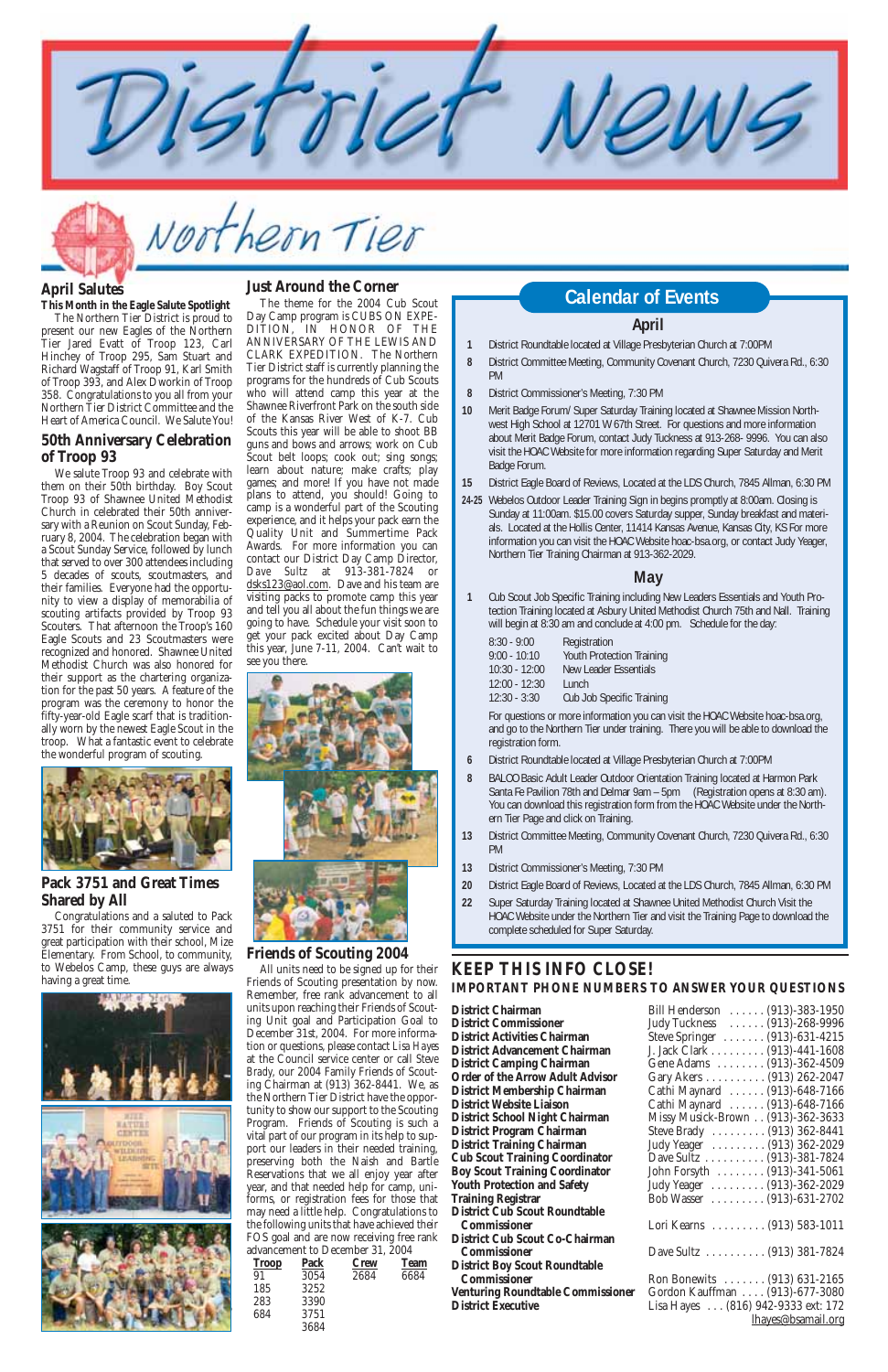# Twin Rivers

## **Merit Badge College Gets an "A"**

On February 21, 2004, 53 boys from nine troops throughout Twin Rivers District descended upon Osawatomie High School to learn how to speak in public, make liquids change color and tried to understand who came up with the Electoral College! These are just a few things that the Scouts got a chance to learn about at Merit Badge College. Thanks to all of our Counselors and adult leaders for giving their time to allow the boys to accomplish so much on their path to Eagle. We all had a great time and look forward to more boys joining us next year. Take a look at a few of the activities we got to learn about during this fun and exciting afternoon.

#### **Congratulations!!**

Congratulations to Don Lile of Troop 126. On February 22, 2004, Don received the Lamb Award for service to the Lutheran Church of Garnett where he has been a member for several years. This award is given as recognition for dedicated service to your church and youth in your community. An adult cannot work towards this honor; he or she must be recommended to receive this.

Don attended his regular Sunday morning church service to see many of the boys and troop leaders he had worked with over the past years join him and his wife, Bonnie! He had no idea and was wonderfully surprised. Again, congratulations to Don and Bonnie for this great recognition and we look forward to your continued commitment to your Church and Scouting.

## **Friends of Scouting**

We have made great progress in finishing our Friends of Scouting Campaign early this year! Thanks to all the families and businesses that have committed to support Scouting again this year. Your interest and dedication to keep the Scouting program strong and available to all the youth in our community is incredible. Congratulations to all the units that have earned Free Rank Advancement for the rest of 2004, some of which are new units! Also, a huge thank you must go to our Unit Presenters and Community Workers who have been out there volunteering their time and energy to spread the word of Scouting, renewing and finding new support.

Thanks again to all of you for your help as we wrap this campaign up in the coming days. We are excited to meet and exceed our goal early again this year so we can focus on more of the program and camping activities we are looking forward to in the next few months. Thanks to Chairman Dana Crawford and Family Chair Shellie Crosson for their hard work this year. If you are interested in participating on this winning team as a community leader or unit presenter in the future, please contact Overall FOS Chair *Dana Crawford* at 913.757.4451 or *Cortland Bolles* at 800.776.1110 x118 or cbolles@bsamail.org.

## **Cubs On Expedition**

Just in: Charlie Fiehler has accepted the position of Day Camp Program Director!! Thanks for your help Charlie; we know you will enjoy it!

Cub Scout Day Camp will be held the first FULL week of June from the 7th through the 10th at North Lake Park in Garnett this sum-

## **DISTRICT ROSTER:**

| <b>District Chairman:</b>                          | Mike             |
|----------------------------------------------------|------------------|
| <b>District Commissioner:</b>                      | John             |
| Activities Chair:                                  | <b>Budc</b>      |
| Advancement Chair:                                 | Curt             |
| <b>Camping Chair:</b>                              | Rich             |
| <b>Endowment Chair:</b>                            | Ken <sup>'</sup> |
| <b>Finance/Friends of Scouting Chair:</b>          | Dana             |
| Membership Chair:                                  | Wen              |
| <b>Public Relations Chair:</b>                     | Cleo             |
| <b>Roundtable Commissioner (Boy Scouts):</b> Lynn  |                  |
| <b>Roundtable Commissioners (Cub Scouts): Kath</b> |                  |
|                                                    | $D_{2m}$         |





mer. This is the first chance many of your Cub Scouts that joined Scouting over the past few months will get to experience some outdoor Scouting activities! Make sure you do not wait to get your boys excited about the opportunities and signed up for this awesome time! Registrations for Day Camp are being accepted right now. We are looking forward to bringing each and every Cub Scout the highlight of their Cub Scouting year. If you would like to help out or just want more information, contact *Mary Ann Hodgson*, Cub Day Camp Director at 785.759.3238. Make sure you attend Roundtables and keep checking out the Council Website for the latest on Day Camp.

- **Kamp**<br> **6** Roundtable
- Scout Camp is the highlight of every boys **13** Commissioner Meeting
- **20** District Committee Meeting **are all of**
- **24** HOAC Good Turn Day to do it. For more information contact our

# **Spring Recruiting**

As the warm spring and summer months come upon us, we all look forward to getting outside to relax or getting out of school. Before every one goes their different ways on the summer, we want to make sure we give more young boys the opportunity to get involved in Scouting as part of their summer activities. We will once again be conducting spring recruiting in an effort to give boys the chance to do some camping and swimming and hiking as part of our great Scouting program. More information will be coming in the next few months so make sure you updated at Roundtables. You can also contact *Cortland Bolles* at 800.776.1110 with any questions. Remember that flyers are available to all ages of Scouting and, if the schools that your pack covers allows visits and Boy Talks, those can be scheduled for most any time!

#### **April**

- **1** District Commissioner's Meeting, United Methodist Church, Paola; 6:30 PM
- **1** Roundtable, United Methodist Church, Paola; 7:30 PM
- **1** OA Chapter 4 Meeting, United Methodist Church, Paola; 7:30 PM
- **3** SM/ASM Specific Training (Part 1&2), Ottawa, 8:30 AM
- **7** SM/ASM Specific Training (Part 3), Ottawa, 7:00 PM
- **8** District Committee Meeting, Beethoven's, Paola, 6:00 PM
- **16-17** Outdoor Leader Skills, Lewis Young Park, Louisburg, 5:30 PM Friday– 9:00 PM Saturday

#### **May**

- **1** BALOO Training, Location TBA
- **6** District Commissioner's Meeting, United Methodist Church, Paola; 6:30 PM
- **6** Roundtable, United Methodist Church, Paola; 7:30 PM
- **6** OA Chapter 4 Meeting, United Methodist Church, Paola; 7:30 PM
- **13** District Committee Meeting, Beethoven's, Paola, 6:00 PM

# **Calendar of Events**



The Pine Wood Derby is one of the oldest Cub Scout Traditions around. See how 3 representatives of your Den stack up against the rest of the district! The Lone Bear District Pine Wood Derby will be held at the Clinton Scout Center on May the 1st. Registration will begin at 8:30 AM. Call *Jerry Post* for details.

# **Spring Round-Up 2004**

Do you have 2nd year Webeloes crossing over into Boy Scouts? Now is the time to

# **2004 DISTRICT COMMITTEE**

Lone Bear

**Religious Activities** 

| Chairman                    |                                                          |
|-----------------------------|----------------------------------------------------------|
| Commissioner                | Randy White (H) 660-687-5694                             |
| <b>District Executive</b>   | Phillip Brockland (W) 800-776-1110                       |
| Membership                  | Erica Collins $\dots \dots \dots \dots$ (H) 660-747-2847 |
| <b>Training</b>             | Steve Higgins (H) 660-429-6911                           |
| <b>BS Roundtable</b>        | Kathy Cooper (H) 660-647-5868                            |
| <b>CS Roundtable</b>        | Cheryl Gard (H) 660-429-4338                             |
| Advancement                 | Mark Koehn (H) 816-550-6935                              |
|                             | Mike Morales $\dots \dots \dots \dots$ (H) 660-885-3702  |
| Camping                     | John Gaston $\dots \dots \dots \dots$ (H) 816-297-2216   |
| <b>Special Needs</b>        |                                                          |
| Activities                  |                                                          |
| <b>Marketing</b>            | Sherral Giles $\dots \dots \dots \dots (H) 660-647-3744$ |
| <b>OA Chapter Advisors</b>  | Richard Miller (H) $660-747-6146$                        |
|                             | Mike Foster (H) 660-747-2581                             |
| <b>Religious Activities</b> | Father Tom Hermes (H) $660-885-4523$                     |

replace them with Tiger Cubs! Kindergartners can officially become Tiger Cubs and will be able to attend day camp this summer. It is important to recruit these boys now in order to get them ready for camp. Many packs have started to make plans, if yours has not now is the time! For help with recruitment and materials call *Phil Brockland* @ (800) 776-1110.

# **Community Service Day**

Community Service is an important component of the Scouting experience. The Council wide community service day will be held on April 24th. Every Unit is encouraged to participate in the Scouting for Food drive or a service project of your choice. Make sure Scouting is visible in our communities! To report the details and submit photos of your units project contact *Jerry Post* or *Phillip Brockland* immediately following the completion of your project.

# **Friends of Scouting**

The Lone Bear District is closing in on our Friends of Scouting goal. Thanks to all of the units that participated and all of the members of the community that have given so graciously. Special thanks to Erika Collins and Gary Cover for all of their hard work and to all of the donors for their generosity. Due to the success of this campaign every boy will be able to participate in the scouting program and will be able to attend Scout Camp.

# **April**

# District Camping Chairman, *John Gaston*. **May**

- **1** District Pine Wood Derby
- **4** Round Table
- **11** Commissioner Meeting
- **18** District Committee Meeting

# **Calendar of Events**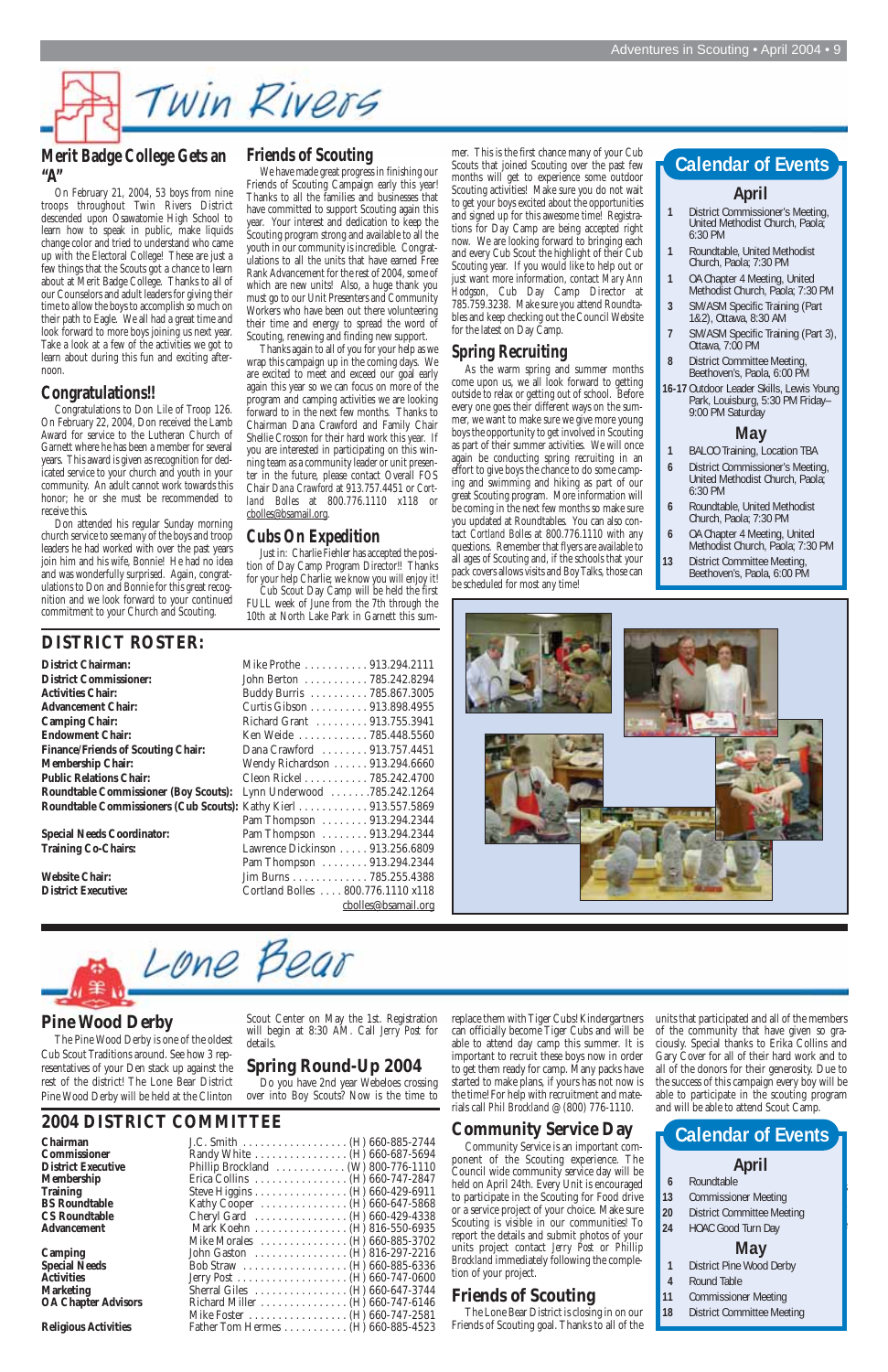## **Summer Camps**

Although it may seem like a long way off it's time to start thinking about summer camp. Whether it be Bartle, Naish, Day Camp, or Webelos Camp, now is the time to sign up! If you haven't yet, it's still not too late.

# **Summer Recuitment**

We all know that fall is the typical recruiting season but recruiting new boys is really a year-round process. We may loose prospective

pletion but we still need your help! If you have not given yet, please consider a gift of \$130; the amount it takes to support one child through a year of program.

# **2004 District Award Recipients**

Outstanding District Staff Members Jim Winningham and Brett Cooper

Hershel Hay Outstanding CubmasterAward Bobbie Long and Jesse Woods

> Outstanding Assistant Cubmaster Alan Boydston The Robert M. Levy Outstanding Scoutmaster Award Ryan Johnson

#### **2004 District Award of Merit Recipients Jim Snyder & Tammy Cockrum**

Congratulations to these and all other award recipients!!

Thanks for all you do to make Scouting a success in the Big Muddy District.

new scouts if we don't give them the opportunity to join in the spring. They're several Council-sponsored events throughout the summer to keep these youngsters active. If you would like some information on spring recruitment, please call your District executive.

# **Family Friends of Scouting**

The Big Muddy District is well on its way to having another successful year in Friends of Scouting. The family campaign is nearing com-

## **Congratulations! and Welcome!**

Paul Crooks was awarded the Scouter of the Month for outstanding service to the District for the month of February.

Let's welcome John McBurney as Advancement Chairman and welcome back Richard Martin as Training Chairman of the Internationally Famous North Star District Committee.

We thank Craig Liljegren who served as the Advancement Chairman and Ron Sanders who served as the Training Chairman for a number of years. Well done!!

Congratulations and thank you for all you do for the Scouts of your units, your North Star District, and your Council!!

# **Upcoming Training**

Cost of the full day or the two night Basic Leader course is \$6. Contact Fred Hack at 452-3036 for more information and registration. Contact *Steve Vaughn* at 741-3847 for more information on BALOO Training.

In addition, here are some on-line training links:

- Youth Protection can be accessed via the HOAC website (you may need to use the 'alternate access' method on the page following this link):
- http://hoac-bsa.org/Youth\_Protection.cfm
- Cub Scout Leader Fast Start training is found at: http://www.scouting.org/cubscouts/faststart/
- Boy Scout Leader Fast Start training is found at: http://www.scouting.org/boyscouts/faststart/
- Venturing Adult Fast Start training is found at: http://www.scouting.org/nav/enter.jsp?s=va

# **District Garage Sale**

Find out more about when, where and how concerning the District Garage Sale at the next Roundtable!! Wow, what a deal!! You can consign or donate your camping gear that you no longer need and pick up some experienced gear at the District Garage Sale. Find out more from *Mike Scarborough*.

# **Friends of Scouting**

Has your unit had your FOS presentation? Let's get those last presentations completed and do our part for this program. If you have any questions, please call *Tom Lanio* (454-5009), *Jim Olshefski* (452-4450) or *Jon Geiger* (816-942- 9333) or see your Zone Chairman. We are doing very well on this year's campaign – but let's keep up the good work! Don't forget the free rank advancements if your unit achieves its goal.

# **Attention Retired**

Attention Retired Den Leaders, Cubmasters, or Scoutmasters! Are you looking to make a few

# **2004 North Star District Committee**

Did we mention that the Cubs will have FUN??

| Russ Downing  816-587-2025                                 |
|------------------------------------------------------------|
| John Burwell  816-891-6499                                 |
| John McBurney  816-781-6923                                |
|                                                            |
| Michael Short 816-587-5170                                 |
| Tom Lanio 816-454-5009                                     |
| Brian Blake  816-746-6797                                  |
| Bob Whitaker 816-455-0021                                  |
|                                                            |
|                                                            |
| Colleen Chapman 816-453-0680                               |
| Richard Martin 816-781-9557                                |
|                                                            |
| Jason Scott  816-942-9333 ext 169 / jscott@bsamail.org     |
| Matt Specht 816-942-9333ext166 / mspecht@bsamail.org       |
| Jonathan Geiger 816-942-9333 ext 132 / jgeiger@bsamail.org |
|                                                            |

a Muc

*Steve Vaughn* at 741-3847. Hope to see you there!

# **In the Spotlight**

Do you want to share something special about your unit – a unique trip, special recognition or

great ideas to further Scouting? We would be happy to help you share it in the North Star Polaris Newsletter or here in Adventures in Scouting. Contact *Jeff Tyler* (jstyler@kc.rr.com) for more information.

extra bucks? The Heart of America Council has an opportunity for you. Currently the North Star District has a Scoutreach Cub Scout Pack, Boy Scout Troop, and Venture Crew located at the Englewood Neighborhood Apartments. We are looking for interested people who will be PAID to be a Scout Leader. Interested candidates will work with at-risk youth as a Den Leader, Assistant Den Leader, Scoutmaster, Assistant Scoutmaster, or Crew Advisor. We are also looking for individuals to work as a Crew Advisor or Assistant Advisor for a Venture Crew at the Northwest Division of Youth Services on Barry Road. For more information on either position, please call *Matt Specht* at 816-942-9333 or mspecht@bsamail.org.

## **'Cubs on Expedition' Day Camp and Webelos Summer Seminar**

Now is the time to get your Cub Scout Pack registered for the 2004 District Day Camp 'Cubs on Expedition' - a celebration of the 200th anniversary of the Lewis and Clark Expedition. Bring your new Tigers through 2nd Year Webelos to this great event. They will have a great time with archery, BB guns, crafts, games and Scouting skills – all with a Lewis and Clark twist and designed to let them earn advancements while they have FUN!

'Cubs on Expedition' will be June 7th through the 10th with Webelos Summer Seminar on Friday, June 11th – all at the Platte County Fairgrounds. We will be expanding the daily FUN schedule a bit and having Summer Seminar on Friday to allow for the Mic-O-Say 75th Anniversary Celebration the following weekend. There will be more information coming out about Webelos Summer Seminar very soon.

Packs should note that the Walking Leader Training Meeting will be on Saturday, April 17th at Park Hill Christian Church, 6601 NW 72nd Street so that the Walking Leaders will be up to date on the FUN to be had with their Cubs at Day Camp.

For more information on all the FUN, be sure to come to the District Roundtables or contact Camp Director *Jeff Tyler* (505-2015; jstyler@kc.rr.com); Program Director *Jill Cook* (468-9232; jillc@kc.rr.com) or District Executive *Jon Geiger* (942-9333; jgeiger@bsamail.org).

# **Webelos Woods**

The Webelos in your Pack have some great camping opportunities this summer, beginning with Webelos Woods on May 22-23 at the Kelsey Short Youth Camp on Smithville Lake. More information will be available soon at the District Roundtables and on the District Website or call

# **Big Muddy District Committee**

| <b>District Chairman</b>     |                                                          |
|------------------------------|----------------------------------------------------------|
| <b>District Commissioner</b> |                                                          |
| <b>FOS Chairman</b>          |                                                          |
| <b>Membership Chairman</b>   |                                                          |
| <b>Activities Chairman</b>   |                                                          |
| <b>Advancement Chairman</b>  |                                                          |
| <b>Camping Chairman</b>      | Edward Gooseman (816) 934-6316                           |
| <b>Training Chairman</b>     |                                                          |
| <b>District Executive</b>    | Grant Dealy (816) 942-9333 ext: 156 / gdealy@bsamail.org |

# **April**

- **1** District Committee Meeting, 7:30p.m. Sprint Warehouse, Lexington
- **6** Roundtable, 7:30p.m. Lexington 1st United Methodist Church
- **7** Commissioner's Meeting, 7:30p.m. Martens Home, Richmond

# **May**

- **4** Roundtable, 7:30p.m. Lexington 1st United Methodist Church
- **5** District Committee Meeting, 7:30p.m. Sprint Warehouse, Lexington
- **12** Commissioner's Meeting, 7:30p.m. Martens Home, Richmond

# **Calendar of Events**

#### **April**

- **1** District Roundtable, 7:30 p.m., Hillside Christian Church, 900 NE Vivion Rd. Youth Protection / Merit Badge Counselor / New Leader Essentials Training, OA Chapter Meeting
- **13** District Committee Meeting, 7:30 p.m., North Cross United Methodist Church, 1321 NE Vivion
- **13** District Boy Scout Leader Training, part IIB Troop Operations, 6 p.m., Hillside, Christian Church, 900 NE Vivion
- **13** District Cub Scout Leader Training, part I Essentials, Chandler Baptist Church, Liberty
- **15** Commissioner Staff Meeting, 7:30 p.m., St. Luke's Presbyterian Church, 4301 NE Vivion - Please note date change
- **17** Day Camp Walking Leaders Meeting, 9 a.m., Park Hill Christian Church, 6601 NW 72nd
- **17-18**District Boy Scout Leader Training, part III Outdoor Weekend, 8 a.m., Smithville Lake
- **20** District Cub Scout Leader Training, part II Specifics, Chandler Baptist Church, Liberty
- **24** HOAC Good Turn Service Project Scouting for Food
- **24** Cub Scout Leader BALOO training, 8 a.m., Gloria Dei Lutheran, 5409 NW 72nd

#### **May**

- **6** District Roundtable, 7:30 p.m., Hillside Christian Church, 900 NE Vivion Rd. Youth Protection / Merit Badge Counselor / New Leader, Essentials Training. OA Chapter Meeting
- **7-8** Webelos Leader Outdoor Training, Naish Scout Reservation
- **11** District Committee Meeting, 7:30 p.m., North Cross United Methodist Church, 1321 NE Vivion
- **13** Commissioner Staff Meeting, 7:30 p.m., St. Luke's Presbyterian Church, 4301 NE Vivion

**22-23** Webelos Woods, Smithville Lake. Please note date correction.

# **Calendar of Events**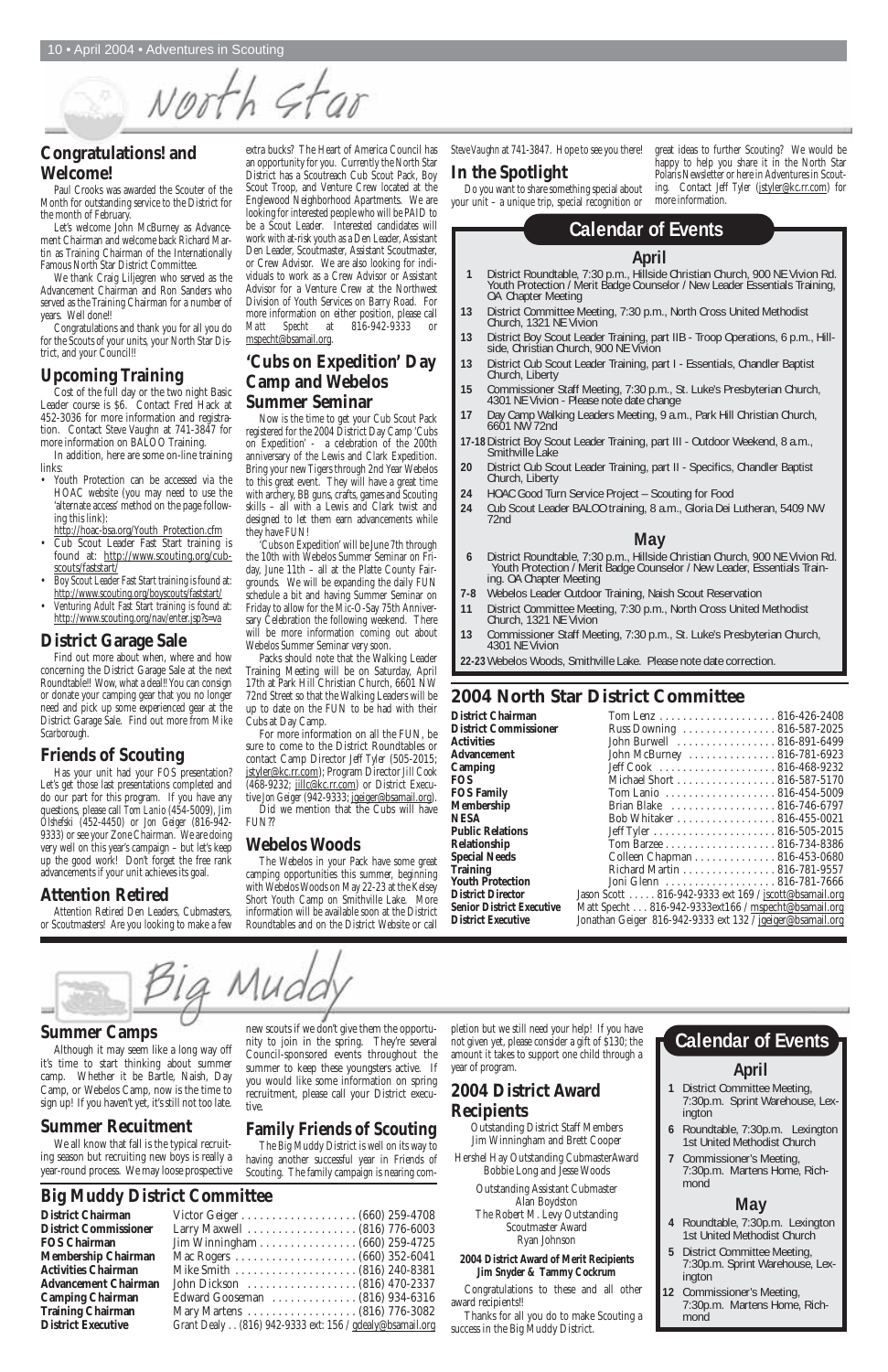#### **Friends of Scouting**

The 2004 Friends of Scouting campaign is upon us again.

This is an opportunity to provide financial support to over 50,000 youth in Kansas City. The support helps to deliver life-changing values of Scouting programs and the Learning for Life programs to youth in our 19-county area.

Currently, there are around 4,000 young men and women who participate in about 100 Explorer Posts in and around the greater Kansas City area.

The Learning for Life program operates in schools to provide life skills, character and career education programs to students in grades K-12, with enrollment of over 18,000.

If you would like to further support these programs financially, and/or have questions regarding the Friends of Scouting Campaign, then please call the Exploring division at 816-942-9333.

This is a great way to maintain and strengthen the Learning for Life and Exploring promise for Kansas City's youth of today, and tomorrow.

#### **Training**

Learning for Life Youth protection training is now available online at www.learning-for-life.org. All advisors from each Exploring post must complete this training. The training is short and straight to the point of youth safety. A certificate can be printed out upon completion of the training. Learning For Life now requires that this training be completed.

Exploring Advisor Fast Start Training is available as well. This training delivers a better understanding of the Exploring program and structure for new and seasoned adult volunteers in Exploring.

For more information or to schedule a personalized course for your organization, please contact *Adam Berthot*, Exploring/Learning for Life Training Specialist at 816-942-9333, ext. 170 or email: aberthot@bsamail.org.

#### **Cluster Activities**

We will be looking to hold "Cluster Activities" for each career cluster in Exploring. We are open to suggestions and would love to have in-put and help setting these activities up. These spring activities can consist of specific career related activities related to each Exploring cluster (i.e. Arts and Communications, Business and Law, etc….). These events could range from project competitions between posts, presentations given and exchanged between posts, or even re-enacted/mock situational events.

If you have any questions, feel free to contact the Exploring Division at 816942-9333.

#### **Super-Activity Requests**

To all posts who are planning a super-activity this year, just a quick reminder on Tour Permits. Each post that is planning to travel outside of the 19-county Heart of America Council needs to contact us to obtain a Tour Permit form. We ask you to inform us of your post's plans, as well as, returning the completed form to us. By completing this form, each of us will have an official copy for our individual files and will allow us to be informed of your super-activity plans. Thank you for your assistance and understanding.

If you have any questions or would like to request a Tour Permit form, then please call the Exploring division at 816-942-9333. These forms can also be found in the "Guide to Safe Learning for Life Activities", which is located on the National LFL website: www.learning-for-life.org.

#### **Resources**

Visit our national and local web sites for your entire program and recognition needs! Please take advantage of these great resource tools! Check them out today at: www.learning-for-life.org (National) & www.lfl-hoac.org (Local).



#### **Learning for Life Division Contacts**

**Bryan Bolding** – LFL Director, (816) 942-9333 ext. 173, bbolding@bsamail.org **Adam Berthot** – Senior Exploring Executive, (816) 942-9333 ext. 170, aberthot@bsamail.org **Bryan Fuller** – Sr. Exploring Executive, (816) 942-9333 ext: 141, bfuller@bsamail.org

#### **K.C. @ Night**

K.C. @ Night is coming this month April 23rd, 2004! This event will be fun-filled, and all night long. We will be starting the night at a Royals game, and we will be touring/visiting different sites and locations throughout Kansas City. Over the last three years we have toured and visited some of the following places: Sprint I-MAX, Kansas City Zoo, Kansas City Metro PD (K-9 & Helicopter Police Units), Arrowhead Stadium, GM Fairfax Assembly Plant, Mix 93.3 Radio, WDAF-TV FOX 4, MAST Emergency Service, AMF Bowling, Cerner Corporation, and Sprint to name a few. We will be looking to tour more sites this year!

More detailed information about "K. C. @ Night" will be mailed to all Exploring Posts, and can be seen on our local website: www.lfl-hoac.org.



# **2004 Trails West Cub Scout Day Camp**

**"Cub Expedition"** 

"Go west young man! Go west!" Old Horace must have heard about the 2004 Trails West District Day Camp. This year's theme is "Cub Expedition," so dust off those coonskin hats, hitch up the wagons, and blaze a trail to the Timber Ridge Adventure Center, in western Olathe, KS, June 14th through the 17th 2004. Remember, attending Day Camp helps boys stay interested in Cub Scouting over the summer when many packs do not hold regular meetings and activities. It also helps meet the need for summer programs that provide youth with engaging activities within a safe environment! Day Camp is open to all Cubs, Tigers through Webelos. Day Camp Staff members are available to come to your Pack meeting, Blue & Gold Dinner, or any other Cub Scout gathering to provide a presentation on Day Camp. Please contact *Shawn Hudson* at (913) 254-9548 or e-mail sais4@comcast.net. If you are interested in serving on our 2004 Day Camp Staff, there are still positions open!

#### **Merit Badge Forum**

The 2004 Merit Badge Forum is now a memory for many of the Boy Scouts in the Trails West District. The two-weekend event was a huge success due to the great planning of Ellen McGurk. The event included more than 15 merit badges being offered including Entrepreneurship, Law Genealogy and American Business. The district would like to take thank all the Merit Badge counselors that came out and gave their time for this worth wile event. And a big thank you to Ellen McGurk for making sure the scouts for the Trails West District had a great event to attend.

#### **Friends of Scouting**

All units need to be signed up for their Friends of Scouting presentation by now. Remember, free rank advancement to all units upon reaching their Friends of Scouting Unit goal and Participation Goal to December 31st, 2004. For more information or questions, please contact *Alan J. Sanderss* at the Council service center or call *Marlene Bean*, our 2004 Family Friends of Scouting Chairman at (913) 782-3279. We, as the Trails West District have the opportunity to show our support to the Scouting

Program. Friends of Scouting is such a vital part of our program in its help to support our leaders in their needed training, preserving both the Naish and Bartle Reservations that we all enjoy year after year, and that needed help for camp, uniforms, or registration fees for those that may need a little help.

## **Safe Scouting Saturday**

On Saturday April 10th the training team of the Trails West District will be presenting a day of Safe Scouting training. The day will include many of the trainings that are usually only offered once or twice a year. The Schedule is as fallows:

8:30-9:00 a.m. – Registration 9:00- 10.30 a.m. – Youth Protection 10:30- 12 noon – Health and Safety

12:00- 1:00 pm – Lunch Break 1:00-1:45 pm – Climb on Safely

1:45-2:30 pm – Safe Swim Defense 2:30-3:15 pm – Safety Afloat 3:15-4:00 pm – Cave Exploring 4:00-4:15 pm – Bike Safety

At least 5 registrations are necessary to hold any session. Register by contacting *Joe Ogilvie* the Trails West Training Chair at 913- 492-3880

# **Trails West District Spring Round-Up**

Does your pack need more boys? Do you want to get into your school and talk to the Kindergartners about the chance to join Cub Scouts this spring? If you have answered yes to any of these questions now is the time to call *Alan J. Sanders* at (816) 942-9333 or *Keith Neuman* at (913) 451-8362. This spring is a great time to bring new boys and leaders into your unit for all the fun of scouting. It is also possible for the new boys to attend camp and help your unit earn the summer time pack award.

- **1** Roundtable, Center of Grace, 520 S Harrison, Olathe, 7PM
- **District Committee Meeting,** Center of Grace, 520 S Harrison, Olathe, 7PM
- **10** Safe Scouting Saturday, 8:30am – 4:45pm St. Paul's United Methodist Church Lackman Rd North of 79th Lenexa
- **13** District Commissioner Meeting, Center of Grace, 520 S Harrison, Olathe, 7PM

**15** Eagle Board of Review, Jesus Christ Church of LDS, 7845 Allman, Lenexa, 6:30PM (Please arrive 15 min. early)

# **April Calendar of Events**

# **May**

- **6** Roundtable, Center of Grace, 520 S Harrison, Olathe, 7PM
- **11** District Committee Meeting, Center of Grace, 520 S Harrison, Olathe, 7PM
- **18** District Commissioner Meeting, Center of Grace, 520 S Harrison, Olathe, 7PM
- **20** Eagle Board of Review, Jesus Christ Church of LDS, 7845 Allman, Lenexa, 6:30PM (Please arrive 15 min. early)

# **District Leadership**

| <b>District Chairman</b>                   | Ed Hedges 913-768-1420             |
|--------------------------------------------|------------------------------------|
| <b>District Commissioner</b>               | Geoff Mildenhall  913-859-0506     |
| <b>District Membership Chair</b>           | Keith Neuman  913 541-8362         |
| <b>District Advancement Chair</b>          | Ellen McGurk  913-780-1577         |
| <b>District Eagle Chair</b>                | Charles Wunsch 913-492-5878        |
| <b>District Training Chair</b>             | Joe Ogilivie 913-492-3880          |
| <b>District Activities Chair</b>           | Dave Elsey 913-829-4594            |
| <b>District Camping Chair</b>              | Shawn Hudson 913-254-9548          |
| <b>District Family Friends of Scouting</b> | Marlene Bean 913-782-3279          |
| <b>Cub Scout Roundtable</b>                | Dee Creath 913-764-0395            |
| <b>Boy Scout Roundtable</b>                | Doug Strieby  913-764-0547         |
| <b>District Director</b>                   | Alan J Sanders 816-942-9333 ex 158 |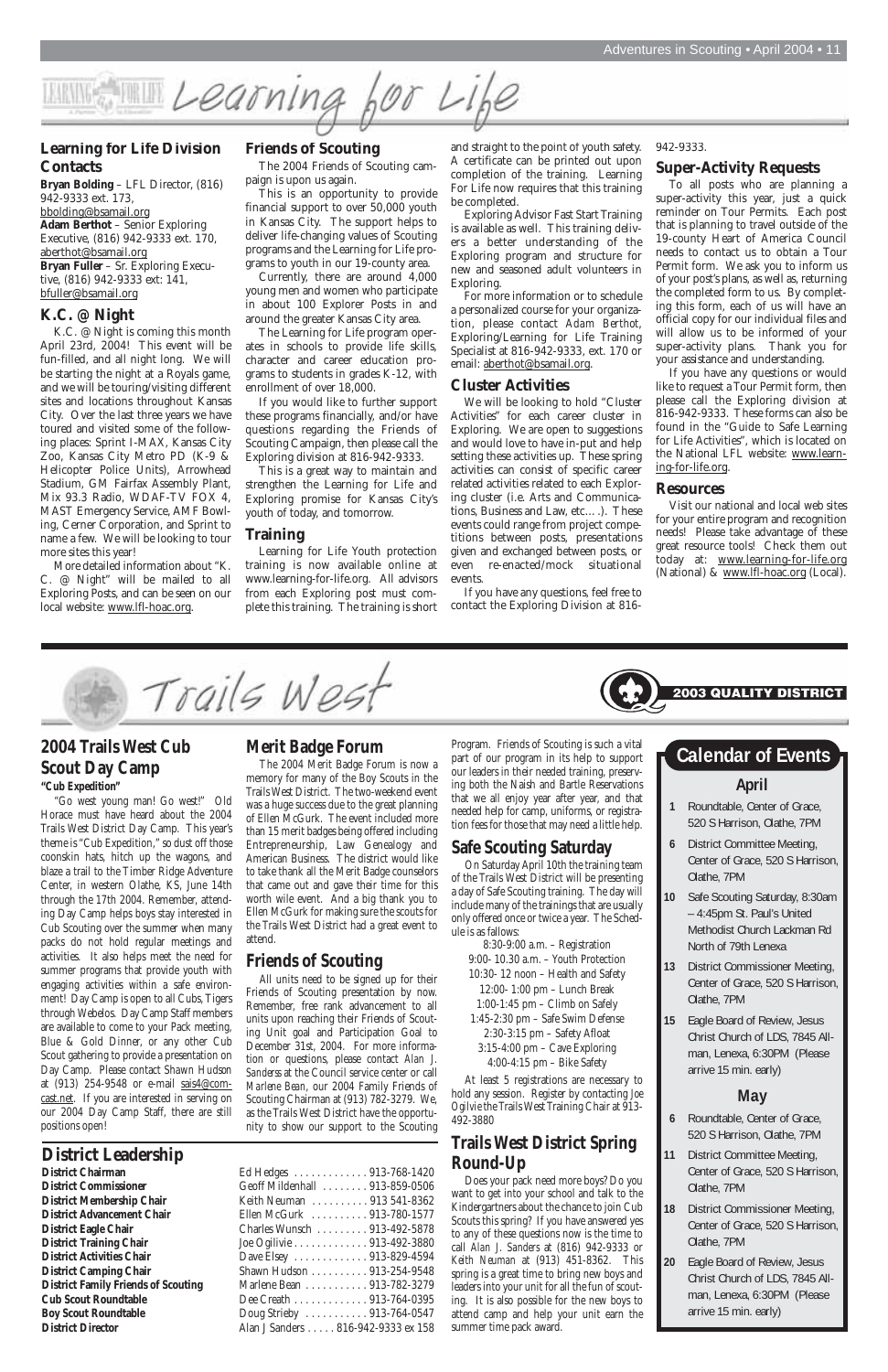# $Blue$   $Elk$

## **District Dinner**

The 2004 District Dinner took place on January 30th with more that 275 people in attendance, our largest recognition dinner to date. Dick Wilson from Oldies 95 served as the Master of Ceremonies for the evening and did a fantastic job. Activities during the evening included recognizing Eagle scouts from 2003, quality units, and volunteers who are serving in district level positions on various committees. As in the past, Jeff Lawhon put together two great slide shows to highlight youth and adults throughout the year, and even dug up some old photos from the past. The new location at Adams Pointe Conference Center was a positive experience with more room, great service, and good food. Highlights included announcing the winners of the Silent Service awards, Scouter's Spirit awards, the Paul Arend award, and the seven District Award of Merit recipients, who are listed below. Congratulations to all of our winners and thank you for the work you do to deliver the scouting program. The district dinner chairman, Scott Howell, should be commended for all of his hard work at making this dinner one of the best ever. We should also thank Marvin Sands, John Thornton, and all of the presenters for making the program run smooth. The date for next year's dinner is Saturday, January 29th, 2005 at the Adams Pointe Conference center again, so mark the date on your calendars now!

**Scouter's Spirit Award:** Jerry Zevecke, Ronald Hupp, Bryan Rogers, Ronald Kroeger, Gary Stivers, Virgil Adams, Liz Sheldon, Bob Gorham, David Graham, Paul Penner, Robert Ferwalt, Phillip Peters

**Silent Service Award:** Norby Corn, Patrice Semegran, Gayle La Plante, Thomas Sterrett **Paul Arend Award:** Bobby Morris - Troop 1282 **Award of Merit:** Bill Adams – Pack 4216 David Meyer – Troop 1312

Kenneth Yunker, Jr. – Troop 1175 Peter Freeman – Unit Commissioner Randy Cooper – Troop 1058 Robert Hudson – Troop 1282 Robert Bulloc, Sr. – Troop 1178





## **Klondike**

It rained – a lot, but that didn't stop almost 700 scouts, venturers, and leaders, 100 staff, and 11 Explorers from coming out and enjoying the activities. Klondike once again was a great experience for all of those who participated, even though we could have called it the "mud bowl." The winners of the different categories of patrols are listed below. A huge thank you goes to Hugh Simpson who served as the Chairman for this year. We also want to thank every volunteer that served on staff and helped out behind the scenes. This event could not take place without the help of many volunteers that want to see the day be successful.

#### **Pedro Patrol –**

1st place: Troop 266 Fox patrol 2nd place: Troop 603 Falcon patrol 3rd place: Troop 257 Foxman Wannabe patrol **Intermediate Patrol –** 

1st place: Troop 603 Panther patrol 2nd place: Troop 266 Bullsnake patrol 3rd place: Troop 204 Dragon patrol

#### **Challenge Patrol –**

1st place: Troop 216 Redneck patrol 2nd place: Troop 216 Five Alarm Chili patrol 3rd place: Troop 216 Rampaging Rabbit patrol **Traditional Sled Champion –** Troop 216 Five Alarm Chili patrol **Rustic Sled Champion –**  Troop 216 Bullsnake patrol **Overall Champion –**  Troop 216 Redneck patrol





#### **Scouting for Food**

The Council Good Turn day is coming up on April 24th. If you have not decided where to take your food yet, please consider donating it to the Hawthorne Community Family Center on Dover Drive in Independence, or one of the Community Service Leagues in the area. All units that turned in a registration form by the March Roundtable (since February's was cancelled) will receive a recognition items for those scouts participating in the food drive. Remember, we ask that you only pick up food in the area you designated at the March Roundtable. This year the Council will not be providing bags, so please reuse and recycle your own bags. Recognition items will be distributed at the May Roundtable. For questions about Scouting for Food, please contact *Ross Pfannenstiel* at 942-9333 ext. 164. Good luck and have fun doing a great service to your local community.

## **Spring Training Opportunities**

Check out the calendar for the latest leader trainings coming up in the next few months. The Council website also lists training dates and is a great resource for lots of other council and district information. The council website address is www.hoac-bsa.org. Boy Scout Outdoor Leader Skills training is taking place April 16th and 17th. BALOO, Webelos Leader Outdoor, and Cub Scout Specific trainings will take place in April also. Both Webelos Leader Outdoor and BALOO require 12 participants each to hold the training, so please RSVP your attendance to Karen or Frances as soon as possible. Varsity Leader training will be held on Saturday, April 10th at the Independence Stake Center. The training will last all day, so remember to bring your own lunch. Watch for flyers at Roundtable for more detailed information and how to register. For more information about Boy Scout leader training, please contact *Phil Gramlich* at (816)478-3012 or *Ross Pfannenstiel* at (816) 942-9333. For information about Cub Scout leader training, please contact *Karen Burgess* at (816) 228-6911 or *Frances Lyons* at the Council office.

## **Day Camp 2004 – Cubs on Expedition**

Even though Day Camp is a few months away, it is already time to think about the great time your cubs will have when they sign up to go. Pack promotions are going on right now, so call *Stacy Howell* at 796-3747 to have a team come out to your next meeting. At this promotion you will receive a packet that contains all of the information you need to register for camp along with other important dates and deadlines. Our Day

# **BLUE ELK 2003 DISTRICT LEADERSHIP**

| <b>District Chair:</b>              | Bill Esry  H 816-833-1416            |  |  |
|-------------------------------------|--------------------------------------|--|--|
| <b>District Commissioner:</b>       | Ron Karst H 816-229-6381             |  |  |
| <b>Vice Chair of Program:</b>       | John Thornton H 816-252-2104         |  |  |
| <b>Vice Chair of Operations:</b>    | Marvin Sands H 816-373-1212          |  |  |
| Vice Chair of HR:                   | Aaron Guest B 816-201-1038           |  |  |
| <b>FOS Chair:</b>                   | Paul Broome B 816-941-0555           |  |  |
| Growth/Membership:                  | Lowell Brenton H 816-373-7678        |  |  |
| <b>Advancement:</b>                 | Scott Howell  H 816-796-3747         |  |  |
| Training:                           | Tom Newhard  H 816-254-6447          |  |  |
| Camping:                            |                                      |  |  |
| <b>Activities:</b>                  | Steve Cox H 816-625-8150             |  |  |
| <b>Communications:</b>              | Jeff Lawhon H 816-228-9203           |  |  |
| <b>Special Needs:</b>               | Louise Rissler H 816-228-1254        |  |  |
| <b>Relationships:</b>               | Carl Grabiel H 816-833-2933          |  |  |
| NESA:                               | Bob Overly H 816-795-7665            |  |  |
| <b>District Director:</b>           | Steve Roberts  B 816-942-9333x151    |  |  |
| <b>Senior District Executive:</b>   | Ross Pfannenstiel B 816-942-9333x164 |  |  |
| <b>District Executive:</b>          | Frances Lyons  B 816-942-9333x183    |  |  |
| Steve Roberts, sroberts@bsamail.org |                                      |  |  |

Ross Pfannenstiel, rpfannen@bsamail.org Frances Lyons, flyons@bsamail.org

#### **April**

**1** 7:00pm Boy Scout Roundtable

7:30pm Cub Scout & Venturing Roundtable / Order of the Arrow Chapter 6 Meeting / Eagle Boards of Review / Youth Protection Training / Leader Safety Training / Day Camp Art contest drawings due — Bingham 7th Grade Center, 1716 S. Speck Road, Independence, MO

- **2-3** Webelos Leader Outdoor Training, Starts at 6:30pm on Friday and runs through 3:30pm on Saturday, Pre-Registration due by March 26, 2004 – Must have 12 participants to hold, Beacon Heights Community of Christ Church, 19402 Holke Road, Independence, MO
- **3** BALOO Training, 8:00am 5:00pm, Pre-Registration due by March 26, 2004 Must have 12 participants to hold, Beacon Heights Community of Christ Church, 19402 Holke Road, Independence, MO
- **10** Varsity Leader Training, 8:00am, Independence Stake Center Children's meeting room, 705 W. Walnut, Independence, MO
- **13** New Leader Essentials Training, 7:00pm 9:00pm, Oak Grove Methodist Church, 1501 S. Harding Street, Oak Grove, MO
- **15** Commissioner's Meeting, 7:30pm, Liberty Street Community of Christ Church, 416 N. Liberty Street, Independence, MO
- **16-17** Boy Scout Outdoor Leader Skills Training, Starts Friday at 6:00pm, Ends Saturday approximately 5:00pm, Beacon Heights Community of Christ Church, 19402 E. Holke Road, Independence, MO
- **20** Cub Leader Specific Training, 7:00pm 9:30pm, Oak Grove Methodist Church, 1501 S. Harding Street, Oak Grove, MO
- **22** District Committee Meeting, 7:30pm, Pioneer Ridge 6th Grade Center, 1656 S. Speck Road, Independence, MO
- **24** Council Good Turn Scouting For Food Day

#### **May**

- **1** Day Camp Walking Leader Training, 8:30 am, George Owens Nature Park Upper Shelter, 1601 S. Speck Road, Independence, MO
- **6** 7:00pm Boy Scout Roundtable

7:30pm Cub Scout & Venturing Roundtable / Order of the Arrow Chapter 6 Meeting / Eagle Boards of Review / Youth Protection Training/ Day Camp Walking Leader Training make-up — Bingham 7th Grade Center, 1716 S. Speck Road, Independence, MO

- **8** Cub Olympics, 9:00am, Bridger 8th Grade Center athletic field, 18200 E M-78 Highway, Independence, MO
- **13** Day Camp Program Staff Meeting, 6:30pm, George Owens Nature Park Upper Shelter, 1601 S. Speck Road, Independence, MO
- **13** Commissioner's Meeting, 7:30pm, Liberty Street Community of Christ Church, 416 N. Liberty Street, Independence, MO
- **20** District Committee Meeting, 7:30pm, Pioneer Ridge 6th Grade Center, 1656 S. Speck Road, Independence, MO
- **31** Memorial Day Service Center and Scout Shop closed

# **Calendar of Events**

Camp Registrar is *Marie Benz*, so please contact her with registration questions at 373-4392. Health forms and a complete roster of boys that are attending camp are due by the May 6th Roundtable to Marie. Walking Leader Training is taking place on Saturday, May 1st at George Owens Nature Park. Even if you have been through this training before, it is still important that the Day Camp pack coordinator and ALL other walking leaders attend. Some slight changes have been made and we want everyone to have the most current information about how Day Camp will run this year. To volunteer to help or with general questions, please contact *Dan Jackson* , Director, at 690-5906, *Mary Morris*, Program Director, at 796-6657, or *Frances Lyons*, Staff Advisor, at 942-9333.

#### **Friends of Scouting**

It is time to set a date for your Friends of Scouting presentation if you have not done so already. Please let Ross Pfannenstiel at the Council office know what date you prefer and the appointed coordinator for your unit. It is a time to give to the program we love, the boys we mentor, and those who need financial assistance.

#### **Eagle Boards of Review**

Eagle Boards of Review are conducted at monthly Roundtable meetings. Please call *Leonard Jones* at (B) (816) 471-5584 or (H)(816) 228-4690 at least two weeks before the Roundtable that you wish to have the Eagle Board of Review.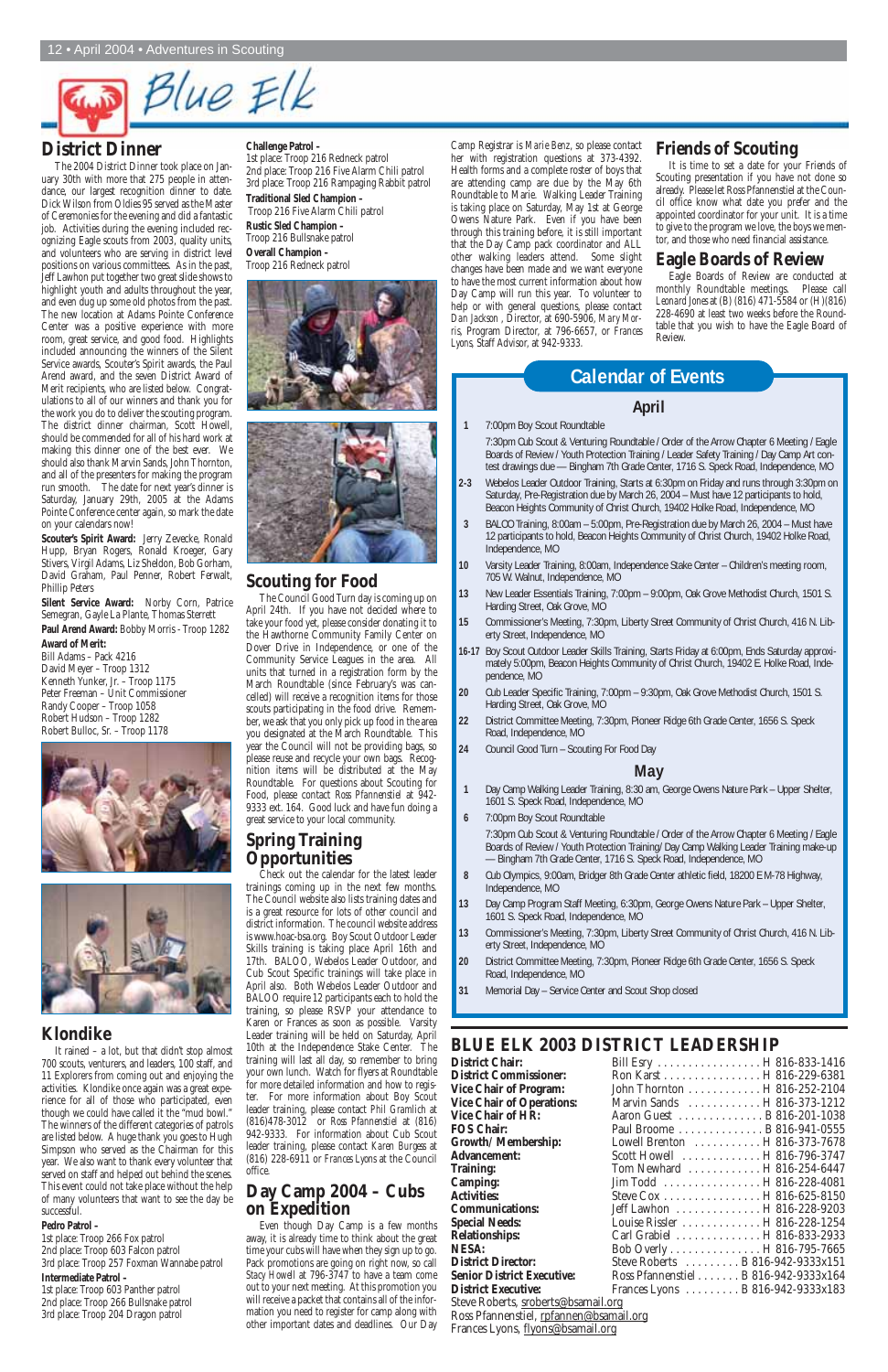#### **Scouting for Food Saturday, April 24, 2004**

That's right; April 24th is Community Service Day in the Pelathe District and Heart of America Council.

It is the responsibility of your unit to plan the service project so that the actual collection and turn in of the food happens on Saturday, April 24, 2003. Information about when and where the turn in for our district will be distributed at the February Roundtable.

The Heart of America Council will provide food collection bags and accompanying literature, which will be distributed to your Unit's leaders at the February Roundtable. For local information contact Activities Chairman, *Mike McCurdy* at 785-542-3050.

#### **Cub Scout Day Camp**

June 7th thru 11th – Douglas County Fair Grounds Day Camp is getting closer. The first day is Monday June 7th and lasts through Friday afternoon, June 14th.

Pre-registration for Day Camp is critical. Each Pack should select a Day Camp Coordinator to ensure all of your boys are signed up on time and able to enjoy the week's events. Day Camp registrations paid in full by April 21, 20024 will receive the early registration price of \$45 per scout. Sign up early!! Those units registering after April 21st will pay a higher price of \$60 per scout. Save your pack time and money by turning your information in early. New



Scouts joining your Pack this spring, including new Tiger Cubs, will be charged the discounted fee of \$45.

For additional information about the Pelathe Day Camp, contact Director *Nicolette Bennett* at 785- 331-2475 or *Rod Zinn* at (785) 843-3129 for more details.

#### **Friends of Scouting**

Congratulations are in order for Barry Frank, Pelathe District Family Friends of Scouting Chairman. As of press time (March 3, 2004) the Family Campaign has raised more than \$16,000 of its \$27,000 goal. Thank you to the hard work of Barry and his team of FOS presenters for their hard work and organization, and thank you to the hundreds of Scouting families in Douglas County who have generously contributed to the Friends of Scouting Campaign.

Thank you also to Jim Henry, who is spearheading this year's Community Campaign, with a separate goal of \$22,000. Jim's team is currently at 26% of goal with just over \$6,000 raised. Great job Jim and team!

Our District has a total fundraising goal of \$49,000 to be a self-sufficient district, and provide services and programs to our more than 1,400 Scouts. The total campaign has raised over \$21,000 and is 44% complete.



*Pack 3462, Langston Hughes Elementary, held their Pine Wood Derby in January. Pictured here are there top three finishers: Colton S., Garrett F., Scott R. Great Job Cub Scouts!*



*From the 2003 District Dinner, held in January at First United Methodist Church, District Award of Merit recipients Pat Donahue and Martin Pressgrove pose after accepting their awards.* 

Close to 100 scouts and over 30 leaders attended the annual Pelathe District Klondike Derby on January 16th and 17th at Theodore Naish Scout Reservation in Bonner Springs

#### **Every Boy Deserves a Trained Leader**

In order to provide the best possible program to youth an adult leader should be trained. Please take the time to become trained in your leadership role and encourage other leaders in your unit to do the same. In the beginning leaders should be taking Fast Start and Youth Protection which are both available online (www.hoac-bsa.org). Youth Protection is also offered each monthly Roundtable.

Job specific training for Cub, Boy Scout, and Venturing leaders are offered throughout the year in the Fall and spring. Please check the above calendar for upcoming classes. Also dates are listed on the council and district website which are referenced later in this newsletter.

# **"Cubs on Expedition," 2004**

# **Day Camp**

Day Camp will be the week of June 14th thru 18th at Lewis-Young Park in Louisburg. Jeff Turner (camp director) and Traci Symon (program director) are preparing diligently to ensure a quality summer program for the Cub Scouts. If you are

interested in serving on staff where the "real fun" takes place please contact *Jeff Turner* at 913 851-0747 or tj0099@kc.rr.com for further information.

#### **2004 Trader's Rendezvous**

This year's district winter camping event was a weekend of fun and fellowship. Around 225 folks attended the 3rd annual event at Camp Naish. Events including trading, black powder rifle shooting, throwing tomahawks, BB guns, slingshots, archery, blacksmith, leatherwork, and word carving.

A big thanks to Nancy Chapman, Gene Lamb, John Jones, Dan Kerling, Dennis Jones, Maverick Jones, troop 315 and 85 for making this event a huge success.



#### **3123 Pinewood Derby Workshop**

On Saturday, January 10th, 2004, Pack 3123 of Overland Park, chartered by the Morse Elementary PTO, held its first Pinewood Derby Workshop for the Derby Challenged. The hope was that those who felt anxious about helping their Cub Scout build a car would come and learn all the fundamentals. A video was shown detailing the steps needed to build a winner. Then scouts chose a design from a book of templates, and the scout made a copy of the design on a photocopy machine. The scouts cut out their template, and then traced it on their block of wood. Then a parent took over. A band saw was provided to cut out the design, and a dremel tool was available to smooth edges. There was a drill press to bore the holes for the weights needed to reach five ounces By the time the scouts and their parents were finished with these tools, they were ready to take their car home to sand, paint, decorate and add the wheels. Weigh in and measurement devices were available the following Saturday for the Practice Run where the scouts got a chance to informally run their cars down the track over and over again. The workshop was well attended, and well received. Pack 3123 is ready to make this an annual event!

#### **Be Prepared for 2004 Friends of Scouting**

We are well into the 2004 Friends of Scouting Campaign and things are progressing well. This year's district leadership is Steve Berko as the overall chair and Keith Sickendick as the Family chair. There has already been numerous units conduct a presentation and congratulations to pack 3200 and troop 85 for achieving goal. Also recall the free rank

advancement incentive is being offered again to all units who achieve goal.

#### **Stay in the Loop of Communication**

**RTH Email Group:** To subscribe email Dave Weerts at bsaeagle75@yahoo.com **RTH District Website:** www.eagle-scout.org/RTH/

## **KEEP THIS INFO CLOSE! IMPORTANT PHOME NUMBERS TO ANSWER YOUR QUESTIONS**

**District Chairman District Commissioner District Vice-Chair District Training Chairman District Camping Chairman District Activities Chairman District Membership Boy Scout Roundtable Cub Roundtable Venturing Roundtable District Executive** 

| Mike Smid   913 685-8838       |
|--------------------------------|
| Ray Morrison 913 764-4107      |
| Keith Sickendick 913 685-1870  |
| Jeff Wandtke 913 764-8413      |
| John Jones 913 897-5567        |
| Gene Lamb 913 780-3431         |
| Nancy Chapman 913 829-0366     |
| Dave Weerts 913 829-1321       |
| Dan Wohlford  913 768-7158     |
| Stan Lloyd 913 541-9404        |
| Jason Ballew 816 942-9333 x182 |

#### **2004 Pelathe District Operating Committee**

**District Chairman** John Scarffe . . . 785-843-5175 / <u>JScarffe@kuendowment.org</u><br>**District Vice Chairman** Tom Sheely . . . 785-842-9662 / t.sheely@sbcglobal.net (new) Tom Sheely . . . 785-842-9662 / t.sheely@sbcglobal.net (new) **District Commissioner** Jim Peterson . . . . . . . . . . . . 785-841-2044 / kupete@ku.edu<br> **District Executive** Curtis Neal Harris . . . . 785-979-1402 / charris@bsamail.org Curtis Neal Harris . . . . 785-979-1402 / charris@bsamail.org

#### **April**

- **1** Roundtable , 7:00 PM, First Baptist Church & Commissioners Meeting, 1330 Kasold
- **15** District Committee Meeting, 7:00 PM, Land Plan Engineering, 1310 Wakarusa Drive

#### **May**

- **6** Roundtable , 7:00 PM, First Baptist Church & Commissioners Meeting, 1330 Kasold
- **7-9** Webelos Graduation Weekend, TBA
- **20** District Committee Meeting, 7:00 PM, Land Plan Engineering, 1310 Wakarusa Drive



# **Calendar of Events**

#### **April**

- **1** Roundtable, 7:00 PM at First Baptist Church of Olathe
- **6** Cub Scout Job Specific Training, Session 1, 6:30 PM at Olathe Christian Church
- **8** Commissioners Meeting, 7:30
- PM at MNU Library
- **13** Cub Scout Job Specific Training Session 2, 6:30 PM at Olathe Christian Church
- **13** District Committee Meeting, 7:00 PM at Advent Lutheran Church
- **15** Eagle Board of Reviews, 6:30 PM at St Thomas Apostalic Church
- **23-24** Boy Scout Job Specific Training, TBA

**30-5/1** Outdoor Leader Skills Training

# **May**

- **6** Roundtable, 7:00 PM at College Church of the Nazarene, Family Life Center
- **13** Commissioners Meeting, 7:30 PM at MNU Library
- **18** District Committee Meeting, 7:00 PM at Advent Lutheran Church
- **20** Eagle Board of Review, 6:30 PM at St Thomas Apostalic Church

# **Calendar of Events**

Kansas. This year's theme was based on the Alaskan Gold Rush of 1856. They're where mini towns and buildings set up at each of the 8 events.

The closing campfire that evening proved that all troops are pretty equal in scouting skills and cooking. 31 awards were given out, and all troops received multiple awards. A solemn Flag retiring ceremony was presented by Harry Smith, were over 100 flags were laid to rest. Each scout received pieces of the flags and placed them on the fire pondering where the flag may have flown, how it is represented around the world, and what it stands for. The fire blazed high, and the yellowing light of the blaze illuminated the scouts' eyes. The air was crisp, but the warmth from the fire and feeling kept it bearable in the frigid temperatures of the night.

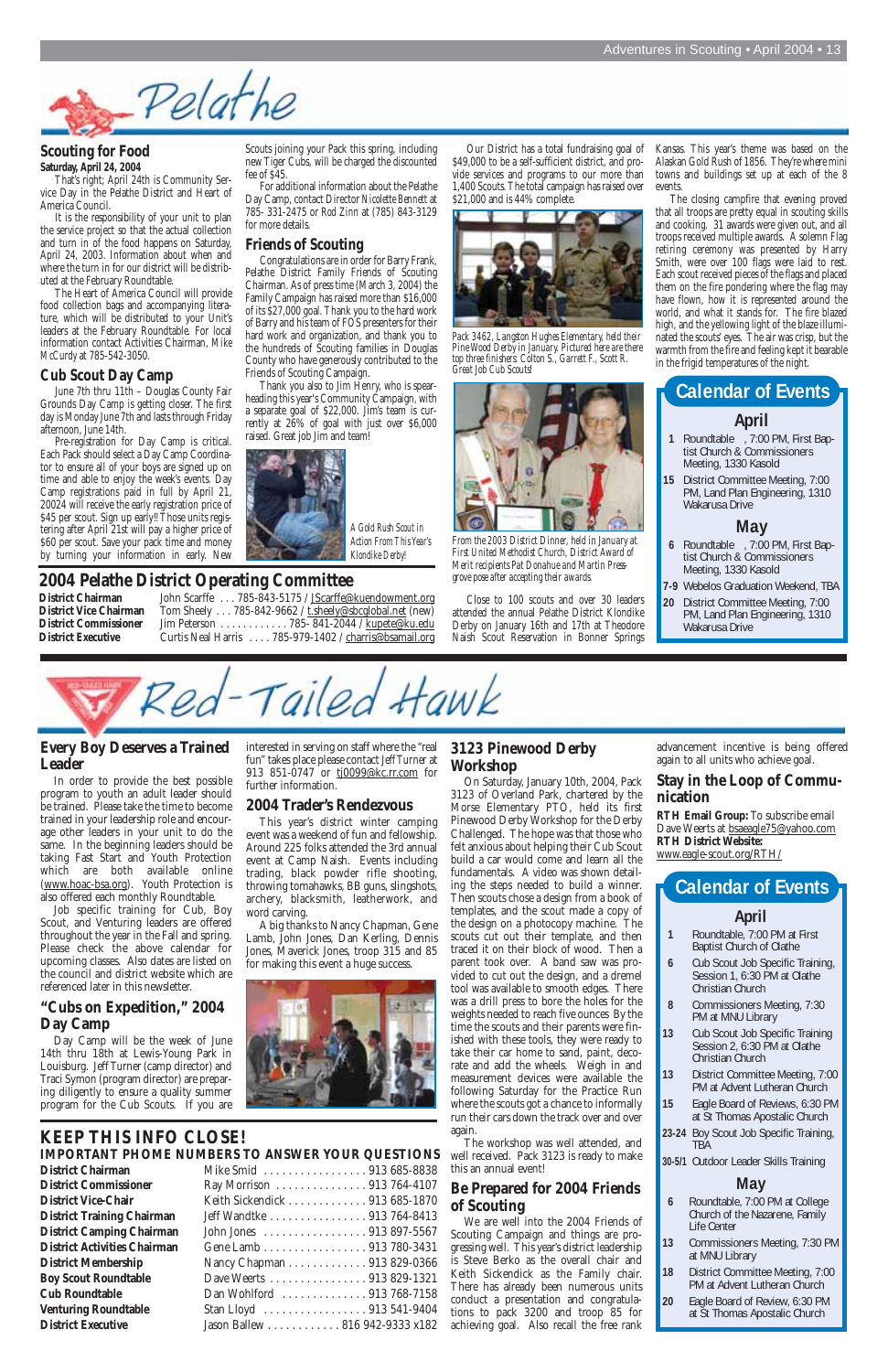

7102011

The campaign is inching its way towards the overall goal of \$195,000. The family goal is \$85,000. Many family presentations have been completed and several units have achieved free rank for the rest of the year. Please remember that the money received for Friends of Scouting goes towards many things. For instance, about 10 percent will go directly back to the district for camperships to send youth to camp. If you were not at your units FOS Presentation be aware that we will begin to make phone calls to help clean up our prospect list. We will need everyone's help in order to make our goal this year. Leo put out a challenge to have the goal reached by the May roundtable. If the goal is reached Leo and David Riker will have their heads shaved at the May Roundtable. Please remember, "Friends of Scouting" is a key element in the financing of our Council and it's programs. Let's make sure that the Thunderbird District completes its goal on time and goes above and beyond the call of duty.

Make sure to call *Leo Berroteran*, Family FOS Chairman, at 816-353-5311 or see him at roundtable or contact *David Riker* at 816-942-9333, ext 174 to sign up your unit or to check on the status of your unit achieving free rank.

## **Thunderbird Web Page**

The Thunderbird web page is now up and running. There are still some glitches to work out but there are many up to date items available for viewing. Training dates and registration forms to district event information are all available at www.hoacbsa.org. Click on the Districts tab and then Thunderbird to view the pages.

#### **Training**

Training sessions are still available. Please make sure to look at the training dates listed above in the calendar for upcoming trainings. It is important to have your unit leaders trained in their positions. A trained leader will be able to provide a good program for the boys, therefore retaining the youth in that unit. Remember, every youth deserves a trained leader. Also check out the council website for training dates and registration forms.

> Scout Leader Training: Kelsie Clark 816-430-5654 Cub Leader Training: Steve Turner 816-765-2893

## **Day Camp**

Thunderbird's Day Camp will be held on June 21-25 at James A. Reed Conservation Area. We will be located at the archery range. This years theme is a "Cub

Expedition." Many new and exciting programs will be available this year. The conservation department is going to be a big help this year and they are very excited to have Day Camp out there. Day Camp will cost \$45 until April 21st. After that date the fee becomes \$60. Any new cub scout recruited after April 21st that goes to day camp will only pay the \$45 fee. If you are interested in being on staff, please contact *David Riker* at the council service center at 816-942-9333 or at driker@bsamail.org.

## **2004 Thunderbird District Committee**

| Chairman                         | David Frantze 816-691-3181          |
|----------------------------------|-------------------------------------|
| <b>Commissioner</b>              | Roger Mantony  816-537-4761         |
| Vice-Chairman Program            | Myrna Frost 816-936-5268            |
| Vice-Chairman Support            | Lester Ham 816-777-5006             |
| <b>Activities</b>                | Barbara Lalk 816-356-6963           |
| <b>Advancement</b>               | Mark Grant  816-358-0612            |
| <b>Camping</b>                   | Larry Overfield 816-358-1022        |
| <b>Membership</b>                | Cindy Cone 816-318-0325             |
| <b>Special Needs</b>             | Barbara Shaffer 816-763-3226        |
| <b>Training</b>                  | Kelsie Clark  816-430-5654          |
| <b>Relationships</b>             | Cindy Cone 816-318-0325             |
| <b>District Director</b>         | Roger Hoyt 816-942-9333, ext 146    |
|                                  | rbhoyt@bsamail.org                  |
| <b>Senior District Executive</b> | David Riker 816-942-9333, ext 174   |
|                                  | driker@bsamail.org                  |
| <b>District Executive</b>        | Chad Wyancko  816-942-9333, ext 162 |
|                                  | cwyancko@bsamail.org                |

14 • April 2004 • Adventures in Scouting

Thunderbird

**Boy Scout Training Coordinator** Rick Lockwood . . . . . . . . . . . . . . . . .(913) 758-3555

| Dan Hammond  (913) 651-4885             |                      |  |
|-----------------------------------------|----------------------|--|
|                                         |                      |  |
|                                         |                      |  |
|                                         |                      |  |
| Charles Vonderheid  (816) 942-9333      |                      |  |
| Marvin Clay (816) 942-9333 ext 165      |                      |  |
|                                         | maclay@bsamail.org   |  |
| Dusty Boatright  (816) 942-9333 ext 167 |                      |  |
|                                         | dboatrig@bsamail.org |  |
|                                         |                      |  |

#### **April**

- **3** BALOO (Basic Adult Leader Outdoor Orientation) 8:30am-5pm, Ridgeview Christian Church, 8640 Sni-A-Bar Rd, Kansas City, MO
- **3** Scoutmaster and Assistant Scoutmaster Specific Training 7:30am-5pm, Red Bridge United Methodist Church, 636 E. 117th St, Kansas City, MO
- **6** District Roundtable 7:30 pm, 9010 Old Santa Fe (SW of 87th and Blue Ridge), Kansas City, MO
	- Youth Protection Training 7:00 pm
- **6** O.A. Chapter 5 meeting, New Leader Essentials
- **7** Troop Committee Training 6:30pm-10pm, Hickman Mills Community Christian Church, 5809 Red Bridge Rd, Kansas City, MO
- **13** Commissioners Meeting 7:30 pm, Council Service Center
- **14** Introduction to Outdoor Leader Skills Part 1 7pm-9:30pm, Red Bridge United Methodist Church, 636 E. 117th St, Kansas City, MO
- **15** District Committee Meeting 7:00 pm, Location TBA
- **20** Cub Scout Leader Specific Training, St. Matthew Lutheran Church, 700 NE Chipman Rd, Lee's Summit, MO
- **24-25**Introduction to Outdoor Leader Skills Part 2 8am Sat-noon Sun., Troop 300 Scout Cabin, Pleasant Hill, MO

#### **May**

- **1-2** Webelos Leader Outdoor Training, Troop 300 Scout Cabin 9:30am Sat.- 12noon Sun., Pleasant Hill, MO
- **4** District Roundtable 7:30 pm, 9010 Old Santa Fe (SW of 87th and Blue Ridge), Kansas City, MO
- **4** Youth Protection Training / Merit Badge Counselor Training / O.A. Chapter 5 meeting – 7:00 pm
- **8** Venture Leader Training, Location TBA 8am 4pm
- **11** Commissioners Meeting 7:30 pm, Council Service Center
- **13** District Committee Meeting 7:00 pm, Location TBA



# **Calendar of Events**

#### **Roundtable**

Roundtables are a form of commissioner service and supplemental training for volunteers at the unit level. It serves as a source of information on events and training, and an opportunity to share experiences and enjoy fellowship with other unit leaders. Roundtables provide unit leaders with skills, techniques, and program ideas to enhance the quality of their meetings. Having said that, Roundtables are held on the first "Thursday of every month at 7:00 p.m. The location for the Roundtables is Robert Clark Middle School in Bonner Springs, Kansas.

Please make an effort to participate in these informative sessions, which are designed to assist unit level leadership in program development.

#### **Friends of Scouting**

Friends of Scouting is the annual funraising effort of the Heart of America Council to finance the operational needs of the Scouting program in the 19 counties of western Missouri and eastern Kansas. The money ensures that Scouting is healthy and vital. To ensure success in a campaign of this magnitude, we need the support of all of our families, leaders, and alumni.

A heartfelt thank you is in order to the following units that participated in Friends of Scouting this year.

**PACKS** – 3001, 3005, 3022, 3075, 3140, 3149, 3160, 3164, 3165, 3167, 3169, 3174, 3211, 3304, 3418, 3740

**TROOPS** – 1, 5, 22, 27, 34, 45, 66, 144, 149, 160, 165, 167, 173, 176, 211, 357, 366, 740

# **Summer Camp**

3/4 of Scouting is outing and Summer Camp is approaching fast. Although, the camp draws have been conducted, there is still space in camp. Planning is the key to a great summer camp experience. Every Scout deserves the opportunity to attend Summer Camp. Campership is available for boys who cannot afford to attend. Scoutmasters can pick up medical forms from the Council Service Center.

## **Day Camp Promotion**

June 21-25, 2004 is the dates for Kaw District's Day Camp. This year's theme is "Cubs on Expedition." We have exciting stations and activities planned around this theme to capture the imagination and to stimulate personal growth of all participants. Every Cub Scout leader was mailed a Day Camp promotion guide designed to inform and generate interest in attending this weeklong camp. For additional information, or to volunteer to serve on staff this year, call *Marvin Clay* at 1-800-776-1110.

- **1** Cub/Boy Scout Leader Roundtable & Youth Protection Training - 7:00 p.m., Clark Middle School, Bonner Springs, Kansas
- **1** Day Camp Staff Training



# **KAW DISTRICT COMMITTEE**<br>District Chairman<br>Doug Spangler

**District Chairman** D<br> **District Commissioner** Su **District Commissioner** 51<br>**District Training Chairman** G **District Training Chairman Cub Training Coordinator Youth Protection Training**  Coordinator **Membership Chair Activities Chair Advancement Chairman Camping Chair** . **District Director Sr. District Executive** 

**Sr. District Executive** 

| oug Spangler  (913) 441-3707 |  |  |  |  |  |  |  |  |  |  |  |
|------------------------------|--|--|--|--|--|--|--|--|--|--|--|
| usan Rodgers  (913) 727-1470 |  |  |  |  |  |  |  |  |  |  |  |
| reg Carpenter (816) 760-7975 |  |  |  |  |  |  |  |  |  |  |  |
|                              |  |  |  |  |  |  |  |  |  |  |  |

**1** OA Chapter Meeting, Clark Middle School, Bonner Springs, Kansas

- **3** Cub Scout Day Camp Training, TBA
- **8** District Committee Meeting 7:00 p.m., BPU, 300 N. 65th St., Kansas City, Kansas
- **8** Commissioner Staff Meeting 7:00 p.m., Lansing High School, Lansing, Kansas
- **24** Council –Wide "Community Service Day"

# **April Calendar of Events**

2003 QUALITY DISTRIC1

# **May**

- **6** Cub/Boy Scout Leader Roundtable – 7:00 p.m., Clark Middle School, Bonner Springs, Kansas
- **13** District Committee Meeting 7:00 p.m., BPU, 300 N. 65th St., Kansas City, Kansas
- **13** Commissioner Staff Meeting 7:00 p.m., Lansing High School, Lansing, Kansas
- **29** Memorial Day Service Project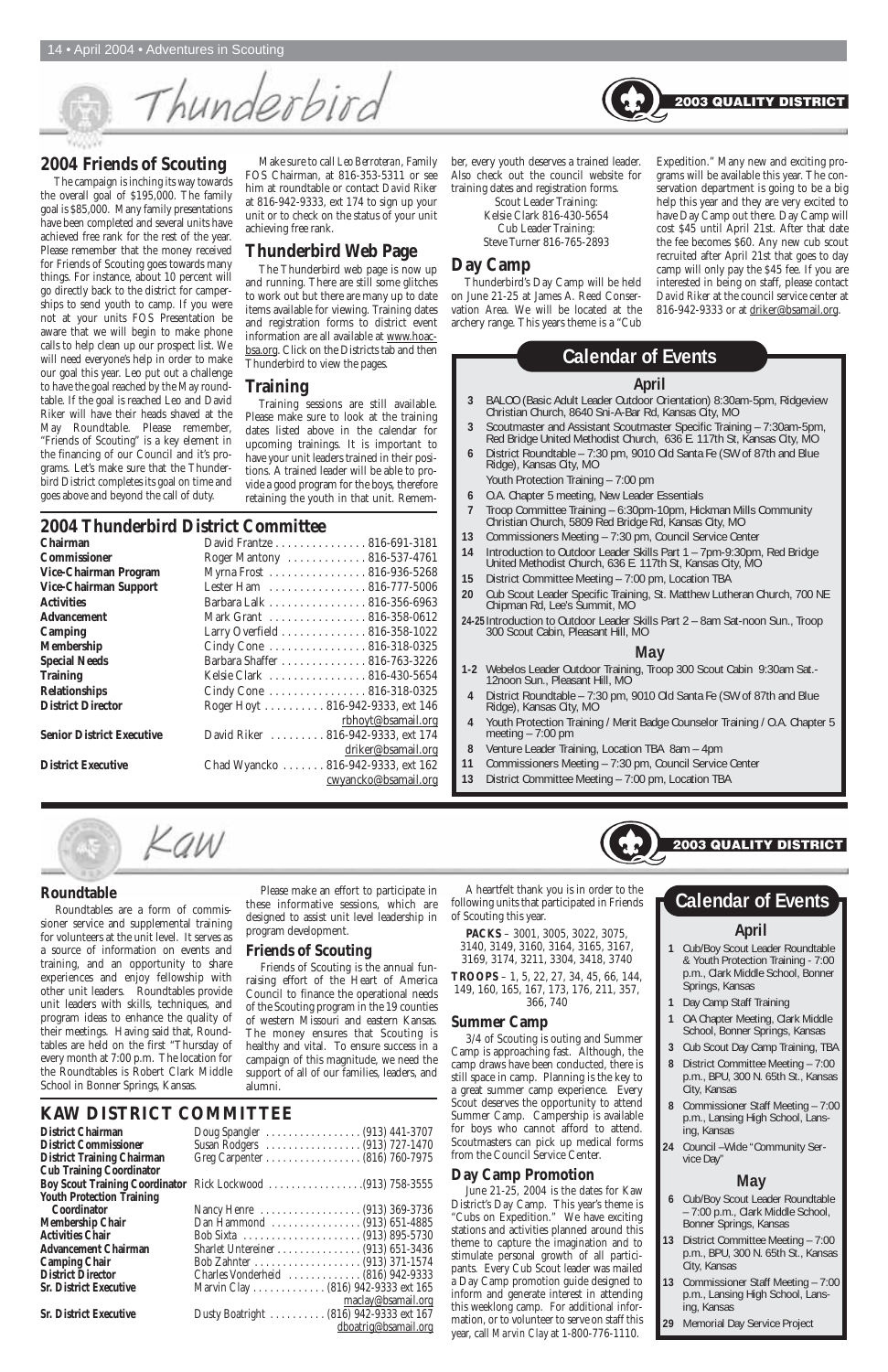

#### **Cubs on Expedition**

Cubs on Expedition

Cub Day Camp will be held from June 14th thru June 17th, 2004 at Knott's Elementary School. Registration began on February 2nd at \$45.00 per boy and will raise to \$60.00 after April 21st, 2004. Information will be available at Roundtable or call *Lisa Kessler* at 816-333-9393.

#### **Award of Merit Recipients & District Dinner**

This year's Award of Merit recipients were honored this past February at the Pioneer Trails Appreciation Dinner for their work within their units and for their contributions to the district. A very special THANK YOU to George Weaver for his superb work on the dinner! The Pioneer

Trails Award of Merit recipients are: **Freddie Allen, Sr. Carol Jean DeFeo Carole Gaither Julie Hill Lisa Kessler Jeffery Terry Mark Trokey**

As of February 20th, 2004 the following units have scheduled their FOS presentations<sup>.</sup>

#### **Family Friends of Scouting**

As many of you already know, the Friends of Scouting Campaign provides funding for Scouting in the Kansas City area including, Day Camp for Cubs, summer camp at Bartle and Naish, volunteer training, insurance coverage for youth plus many other activities. Presentations take no more than 8-10 minutes and prime dates should be those where a majority of the parents will be present.

| ,,,,,,,,,,,,,,,,  |                   |           |
|-------------------|-------------------|-----------|
| Troop 1006        | Trop 1101         | Pack 4034 |
| Troop 1016        | Troop 1118        | Pack 4040 |
| Troop 1017        | Troop 1188        | Pack 4050 |
| <b>Troop 1020</b> | <b>Troop 1853</b> | Pack 4062 |
| <b>Troop 1024</b> | <b>Crew 2024</b>  | Pack 4080 |
| <b>Troop 1027</b> | Pack 4016         | Pack 4084 |
| Troop 1034        | Pack 4017         | Pack 4101 |
| Troop 1040        | Pack 4020         | Pack 4118 |
| Troop 1050        | Pack 4021         | Pack 4129 |
| Troop 1059        | Pack 4024         | Pack 4150 |
| Troop 1060        | Pack 4025         | Pack 4359 |
| Troop 1080        | Pack 4027         |           |
| Troop 1084        | Pack 4030         |           |
|                   |                   |           |

Please contact *Steve Livingston* at 816- 444-5730 to schedule your unit's presentation.

2003 QUALITY DISTRI

The following units have completed their presentations:

In addition, we also ask that everyone who has viewed a FOS presentation turn in their pledges.

## **PIONEER TRAILS DISTRICT NUMBERS**

| <b>District Chairman:</b>        |
|----------------------------------|
| <b>District Vice-Chairman:</b>   |
| <b>District Commissioner:</b>    |
| <b>Advancement Chairman:</b>     |
| <b>Activities Chairman:</b>      |
| <b>Camping Chairman:</b>         |
| <b>Membership Chairman:</b>      |
| Mic-O-Say Memorial:              |
| <b>Public Relations Director</b> |
| <b>Relationships Chairman:</b>   |
| <b>Special Needs Chairman:</b>   |
| <b>Training Chairman:</b>        |
| <b>District Director:</b>        |
| <b>District Executive:</b>       |
| <b>District Executive:</b>       |
|                                  |

**District Chairman:** Dennis Cross . . . . . . . . . . . . . (H) 816-444-7989

| <b>District Vice-Chairman:</b>   | Fred DeFeo (H) 816-942-0675             |
|----------------------------------|-----------------------------------------|
| <b>District Commissioner:</b>    | Jim Bernard Jr. (H) 913-385-7088        |
| <b>Advancement Chairman:</b>     | Bill Tabolsky (H) 913-791-8141          |
| <b>Activities Chairman:</b>      | Michael Grimaldi (H) 816-363-7949       |
| <b>Camping Chairman:</b>         | Jay Reed (H) 816-228-4438               |
| <b>Membership Chairman:</b>      | Julie Hill (H) 816-361-3385             |
| Mic-O-Say Memorial:              | Don O'Neal  (H) 816-925-6567            |
| <b>Public Relations Director</b> | Carol DeFeo  (H) 816-942-0675           |
| <b>Relationships Chairman:</b>   |                                         |
| <b>Special Needs Chairman:</b>   | Carole Gaither (H) 816-523-5380         |
| <b>Training Chairman:</b>        | Norman Kahn (H) 913-341-4792            |
| <b>District Director:</b>        | Matt Gettys (B) 816-942-9333, ext. 171  |
| <b>District Executive:</b>       | Brian Tobler (B) 816-942-9333, ext. 185 |
| <b>District Executive:</b>       | LaVar Lard (B) 816-942-9333, ext. 147   |
|                                  |                                         |

#### **2004 Friends of Scouting Campaign**

**Congratulations to Packs 3383, 3348, 3254, 3259 and Troops 92, 251, 483 who have hit their 2004 Friends of Scouting Goal!!!**



Thank you to everyone that has already had or scheduled your 2004 Friends of Scouting presentation. If you have questions or need to still sign up you can contact this year's chair, *Greg Spies* at 913-338-4354, or *Rob Gilkerson* at the Council Service Center at 816- 942-9333 x178.

#### **Cubs On Expedition Day Camp 2004**

Day Camp this year will run from June 7-10. It is not too late to sign up. This will be an exciting Trailhead Day Camp as we explore Lewis-Young Park, near Louisburg, KS. Register now; with all the great events and activities planned for the "Cubs on Expedition", how could you not attend? If you are interested in helping out with staff, please contact Michelle Magee. Come join the fun. For more information you can reach *Michelle Magee* at 913-677- 3647, or *Rob Gilkerson* at 816-942-9333.

#### **Religious Awards**

As we all know a belief in god is an important part of the scouting program. These are awards that a boy can earn outside of the pack while learning more about their faith. Almost every religion has some sort of award for their scouts to earn. Three boys from Pack 3259 recently were awarded with such awards.

Jesse Miller, Thomas Ward, and Aaron Whatley were presented with the God and Family Award on February 1, 2004 at Emmanuel Baptist Church located in Overland Park, KS. Dr. Lou Fortier, pastor of the church, presented the award. The counselor for the program was Matt Ward, Cub Scout leader and member of the church. The God and Family award is a religious award program that required both bible study in a classroom setting and home study with the family. For more information on religious awards programs contact the Heart of America Council, Boy

Scouts of America at (816) 942-9333.

#### **Order of the Arrow**

Thank you to all of the Troops who have scheduled or had your Order of the Arrow Elections, however many troops have not done this yet. It is not too late to get this done before the May inductions, but do not hesitate. Please schedule this as soon as possible as it is an opportunity that could really make a difference in a boys life. If you have any questions please call *Rob Gilkerson* at the Council Service Center.

# **Fall School Night**

Please reserve July 27th at 7pm this will be the 2004 fall recruitment training. You will learn how to recruit all your boys and just as important, all of the great leaders needed to run your program for the next year. It is extremely important that every Pack send the fall recruitment chair to this meeting.

## **KEEP THIS INFO CLOSE! IMPORTANT PHONE NUMBERS TO ANSWER YOUR QUESTIONS**

**District Chair District Commissioner Activities Chair Membership Chair Advancement Chair Camping Chair Training Chair**  $$ **Boy Scout Roundtable Cub Scout Roundtable Day Camp Director** 

| Gus Meyer (913) 642-3209      |
|-------------------------------|
| Marc Elkins (913) 897-2857    |
| Dean Carlson (913) 681-2852   |
| Randy Monson  (913) 491-1390  |
| Herb Strain (816) 941-8614    |
| Russ Lindsay  (913) 649-2956  |
|                               |
| Scott Worsham  (913) 381-4082 |
| Dean Carlson (913) 681-2852   |
| Lynn Haffner (913) 649-3257   |
|                               |

#### **Council and Trailhead District contact information @ (816) 942-9333**

| <b>District Executive</b> | $Rob$ Gilkerson $\ldots \ldots \ldots \ldots \ldots$ ext. 178 |
|---------------------------|---------------------------------------------------------------|
|                           | rgilkers@bsamail.org                                          |
| Tuellood Wabetto          | $\frac{1}{2}$                                                 |

**Trailhead Website** www.HOAC-BSA.org/Trailhead.cfm

#### **April**

- **1** Roundtable, Eagle Scout Project Review, Order of the Arrow Chapter, Merit Badge Counselor
- **1** Training 7pm Christ Church, 91st & Nall
- **8** District Committee Mtg 6:30 p.m. - Valley View Methodist, 95th & Antioch
- **8** Commissioner's Mtg. 7:30 p.m. – Valley View Methodist, 95th & Antioch
- **9** Good Friday Council Service Center Closed

- **15** Eagle Board of Review LDS Church (130th and Wornall) – 7:30 p.m.
- **17-18**Outdoor Leader Skills Training
- **22** Troop Committee Challenge

# **May**

- **1** New Leader Essentials Training & Youth Protection Training
- **6** Roundtable, Eagle Scout Project Review, Order of the Arrow Chapter, Merit Badge Counselor
- **6** Training 7pm Christ Church, 91st & Nall
- **13** Commissioner's Mtg. 7:30 p.m. – Valley View Methodist, 95th & Antioch
- **13** District Committee Mtg 6:30p.m. - Valley View Methodist, 95th & Antioch
- **20** Eagle Board of Review LDS Church (130th and Wornall) – 7:30 p.m.

# **Calendar of Events**

#### **April**

- **1** District Commissioners Meeting 6:30 p.m. Central United Methodist
- **1** Roundtable, 7:30 p.m. Central United Methodist
- **17** Leader Specific Training-Central United Methodist
- **20** District Committee Meeting 7:30 p.m., VFW National Headquarters, 3400
- **21** Overnight Training Preparation Central United Methodist
- **24** Community Service Event

#### **May**

- **1** First day of Outdoor Training
- **2** Second Day of Outdoor Training
- **6** District Commissioners Meeting 6:30 p.m. Central United Methodist
- **6** Roundtable, 7:30 p.m. Central United Methodist
- **12** FOS Victory Celebration 6:30 PM Overland Park Sheraton
- **18** District Committee Meeting 7:30 p.m., VFW National Headquarters, 3400

Trailhead

# **Calendar of Events**

| Troop 1016        | <b>Troop 10 80</b> | Pack 4027 |
|-------------------|--------------------|-----------|
| <b>Troop 1017</b> | <b>Troop 1118</b>  | Pack 4034 |
| <b>Troop 1020</b> | <b>Crew 2024</b>   | Pack 4080 |
| <b>Troop 1027</b> | Pack 4016          | Pack 4118 |
| <b>Troop 1034</b> | Pack 4017          | Pack 4359 |
| Troop 1060        | Pack 4020          |           |
|                   |                    |           |